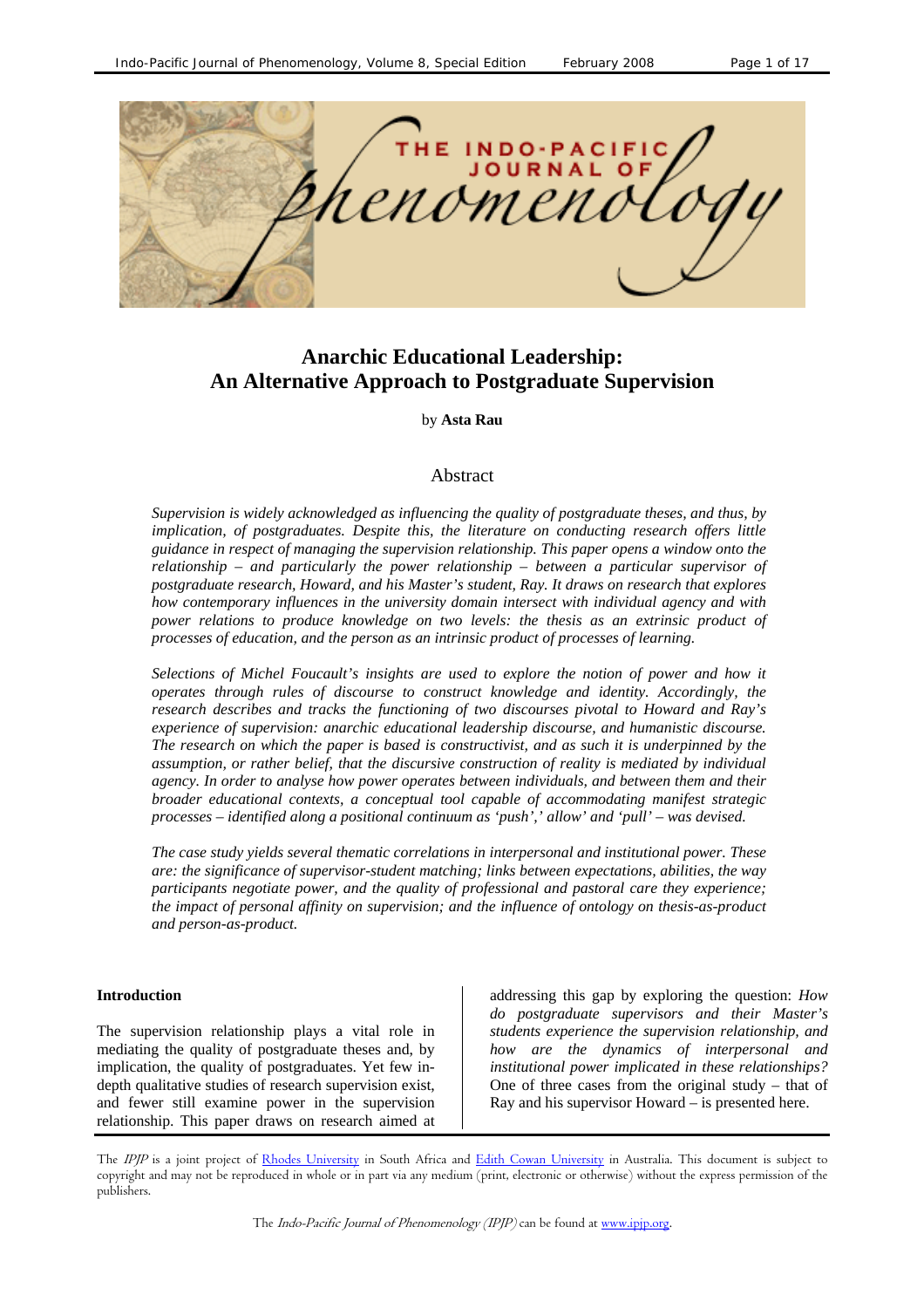A selection of Michel Foucault's (1979, 1980a, 1980b, 1982/1996a, 1988, 1996b) ideas were chosen to guide *–* but not dictate – the study's ontology and epistemology. This study is, therefore, not a phenomenological one. Foucault's intellectual career was rooted in the phenomenological tradition, but those of his insights featured here belong to a later stage of his career when he had abandoned all theory in order to scrutinize its constitution. Nonetheless, some essentials of *empirical* phenomenology (van der Mescht, 2004) are reflected in Foucault's later work: his suspension of preconceived ideas; his focus on the contextual embeddedness of knowledge; his clear, precise descriptions solidly grounded in data; and, of course, the poetic elegance and eloquence of his writings. Some sense of these attributes must have seeped into my *Verstehen*, because, without having intended it so, the study developed a phenomenological ambience. Perhaps this is partly because it aimed to explore and describe Ray and Howard's *experience*, and partly because the analysis of their experience resonates with phenomenological notions of space, time, body, relationship, and intentionality.

The paper is structured as follows: It begins with a brief description of two discourses operating in the contemporary educational domain: *humanism* and *anarchic educational leadership*. Following this, a selection of Foucault's (1979, 1980a, 1980b, 1982/ 1996a, 1988, 1996b) insights on power is presented. After a brief description of the research methodology, information from all the preceding sections is brought into a dialogue with data from the case study of Ray and Howard. A brief commentary concludes the text.

## **Discourses in the University Domain**

<span id="page-1-0"></span>This paper explores how people's relations of power function through institutionalized discourses to produce knowledge and shape identities. In the paper, discourse refers to the knowledges, attitudes and practices that are produced through interrelationships between people's worldviews, values, languages and contexts (Boughey, 2000; Kendall & Wickham, 1999; Steffe & Gale, 1995). Thus discourse refers to language in the widest sense of the word, as a way of calling into being – of *real*ising – all levels of our experience.

This section presents the main tenets of two discourses in which Howard and Ray's supervision relationship is embedded. The discourses were not chosen arbitrarily from texts on education or the contemporary university, but were identified in a hermeneutic process – an oscillation between evolving interpretations of data and theory, text and context.

#### **Humanistic Discourse**

In Western thought, humanistic discourse was advanced by the work of psychologists such as Carl Rogers, Abraham Maslow, Gordon Allport and Victor Frankl. Central to this discourse is the honouring and empathetic acceptance of the person as a unique and valuable individual. Individuals are seen as authoring their own development, which moves towards the actualization of their fullest physical, intellectual, emotional and spiritual potential. Humanistic educators need to be emotionally available to their learners and to honour "choice, free will and especially the human capacity for self*-*determination and self*-*fulfilment" (Goldenberg & Goldenberg, 1991, p. 116). Individual growth is nurtured in the belief that it is valuable for self *and* others. Educators accept that learners have the freedom of choice to decide which information they use in the construction of their own sense of meaning. As Vandenberg (1997) declares, "education is … the discovery of one's own possibilities of being … it is the enabling of unalienated (that is, authentic) existence" (p. 14).

As will be seen, humanistic discourse shares much with anarchic educational leadership discourse: both are holistic, both are sensitized to human experience; they both value personal agency and the importance of nurturing the *people* within educational systems; their interpretation of freedom is similar; and they both embrace and work *with* change – particularly those teachers or supervisors who refrain from attachment to outcomes and allow their students to author their own processes.

## **Anarchic Educational Leadership Discourse**

The title ascribed to this discourse originates in a comment of Howard – the supervisor in this case study.<sup>[1](#page-1-0)</sup> His observation led me to explore literature on

<sup>&</sup>lt;sup>1</sup> "The powerful structures at [this university] do not neatly fit into one pattern, and so they function differently, have different expectations, and affect me differently. But of course the issue is clouded by the fact that there is no 'university'. There are only people and the structures they put in place. It's about the tension between agency and structure. Agency being individual *action* … willful action … willed action. Structure being systems that are institutionalized, structured, systemic. *There's* a tension … it's at the heart of every organization. The study of leadership and management for over a hundred years has concerned itself with that. I find the anarchic argument appealing … I base my own management and leadership style on that … that there is actually no such thing as an organization. I mean … it's not like God made them. They're not like trees. *We* make them … *we* create structures … so that something can happen. And sometimes it's useful to have hardly any structures … otherwise the structures can get in the way of agency, quite frankly. Academic institutions are beautiful examples of that …

The IPJP is a joint project of Rhodes University in South Africa and Edith Cowan University in Australia. This document is subject to copyright and may not be reproduced in whole or in part via any medium (print, electronic or otherwise) without the express permission of the publishers.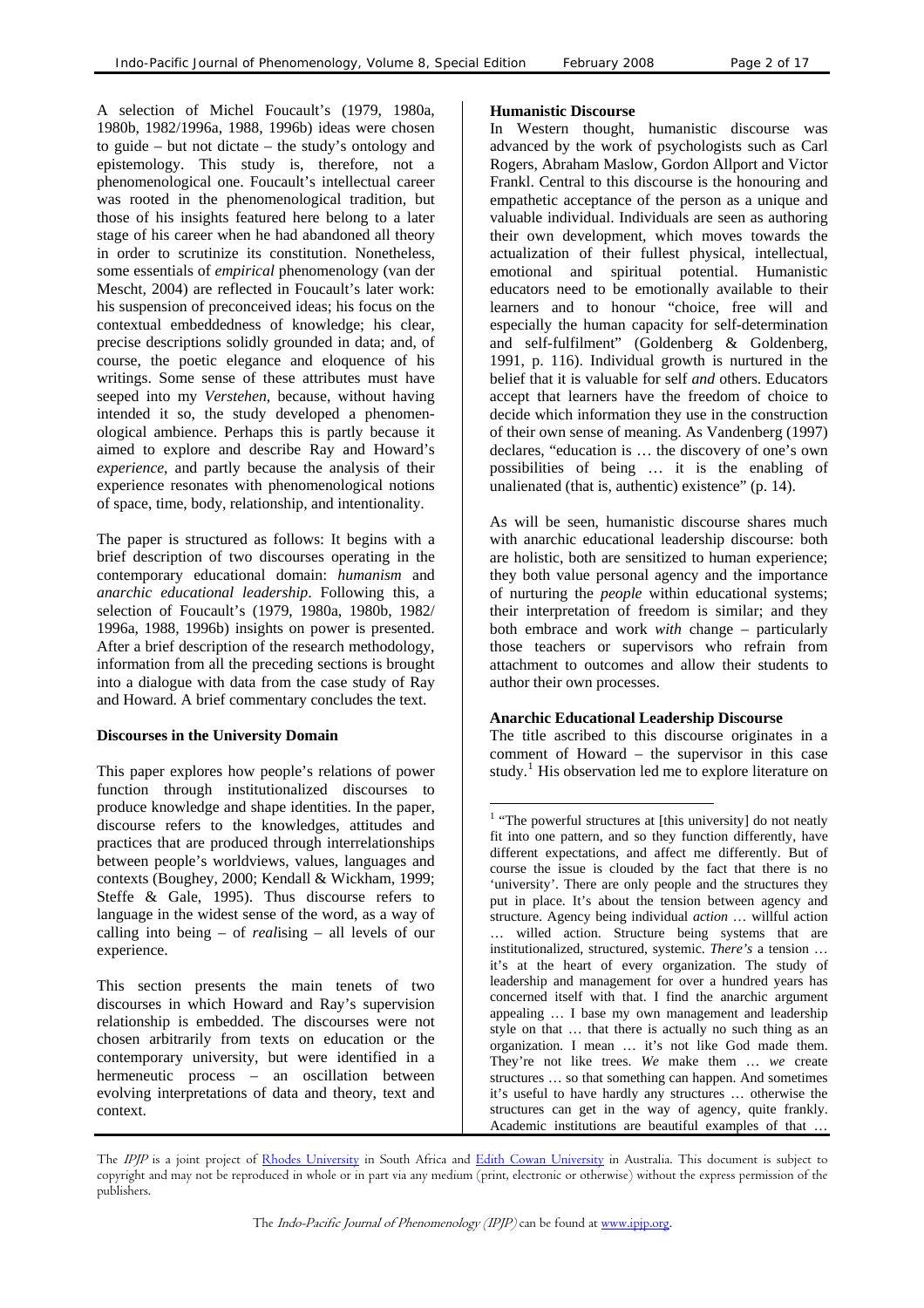chaos theory and its influence on models of leadership. An essential principle linking all the reviewed leadership literature is most effectively captured in his articulation of it: the anarchic argument. Grice and Humphries (1997, p. 417) offer a lucid articulation of an anarchic leadership position:

To be non*-*managerialist is not to be antimanagement but to adopt a position that explicitly attempts to move outside institutionalized managerial values … [in order to address] the opposition between the purposefulness of individuals and the seeming givenness and narrow instrumentality of work*-*process relationships … .

Regarding the "purposefulness of individuals" and their autonomy or agency, there is one important distinguishing characteristic of the anarchic leader: he or she steps into the gap between structures and practices armed with intentionality and attached to a value position, *but unattached to outcomes*. This does not mean that anarchic leaders do not commit, for example to a job or an institution, nor that they are without preferences in terms of outcomes, but rather that they choose a position, *live congruently with it* and then *let go* to *allow* the world to organize itself around them according to whatever organizing principle there is or is not, to then work *with* whatever arises from the emerging situations, events, people, and so forth. In doing so, the anarchic leader engages with change in a dynamic way.

Like the anarch*ic*, the anarch*ist* (and we refer to this because of the potential linguistic confusion and because it is necessary to clarify the distinction in terms of how anarchic discourse is construed in this paper) acts as an "equilibrium buster … deliberately looking for information that might threaten stability" (Wheatley, 1999, p. 83), but the *anarchist* is attached to outcomes whereas the *anarchic* is not. Both are influenced to some degree by the theory that "forms of government interfere … with individual liberty and

 $\overline{a}$ 

Before using the name *anarchic educational leadership* in the research, I first explored the relevant literature to see whether I had correctly understood the dynamics of what Howard was saying. When I felt that my understanding was congruent with what Howard was describing, I broadened it by reading more widely. I then discussed my interpretations with him and proposed the title 'anarchic educational leadership'. He approved and validated my choice.

should be replaced by a system of voluntary cooperation" (*Collins Concise English Dictionary*, 1978, p. 26). However, the anarchist works towards "the complete absence of government" (ibid.) – in the sense of structures of exterior control – whereas the anarchic works cooperatively and constructively *with* and *within* governing structures. Thus the anarchic is not a radical who promotes chaos for its own sake or for some idealized – and arguably naïve – form of individual or collective autonomy, but rather the anarchic seeks an *integration* of multiple needs including the need for structure. The anarchic recognizes that not all forms of extrinsic government are pernicious, and works towards formulating structures that are not rigid, but evolving.

The ontological vision that governs how anarchic leaders address the tension between structures and people derives from quantum physics. Physicists such as David Bohm (1981) and Werner Heisenberg (in Bohm, 1981; Capra, 1982, 1989) present persuasive research findings to show that, out of anarchy or chaos, a pattern of order emerges. This insight has been appropriated and assimilated into discourses of leadership (Senge, Kleiner, Roberts, Ross, & Smith, 1994; Wheatley, 1999). Interpreting personal and professional needs according to ever changing circumstances, leaders following this vision participate with their co*-*workers to formulate structures pertinent to the circumstances in which they find themselves: "the viability and resiliency of a self*-*organizing system comes from its great capacity to adapt as needed, to create structures that fit the moment" (Wheatley, 1999, p. 82). Chaos, disruption and change are conditions that awake creativity. This not only applies at a systems level; it is reciprocally related to the ongoing growth and development – the self*-*renewal – of the people who are part of "living systems" (Bohm, 1981; Capra, 1982, 1989).

Participation is central to anarchic leadership; it is the door between quantum thought and quantum practices. Open communication between people at all levels within an organization facilitates feedback and the exchange of ideas. This allows for new voices to be heard and for leaders and managers to take up ideas that have their genesis in the experiences of coworkers as they engage with the daily realities of the workplace. Wheatley comments that "an organization rich with many interpretations develops a wiser sense of what is going on and what needs to be done. Such organizations become more intelligent" (1999, p. 67).

Anarchic discourse presupposes change and requires leaders to work with shifting outcomes. It is plausible, therefore, that the vision or outcomes towards which an anarchic educational leader navigates an

The IPJP is a joint project of Rhodes University in South Africa and Edith Cowan University in Australia. This document is subject to copyright and may not be reproduced in whole or in part via any medium (print, electronic or otherwise) without the express permission of the publishers.

academic departments, I mean … if you overload them with structures you've had it. You really don't want to overburden academics with too much bureaucracy. They need self-management, autonomy. In my opinion, the only structure that makes sense is the structure that agency brings about."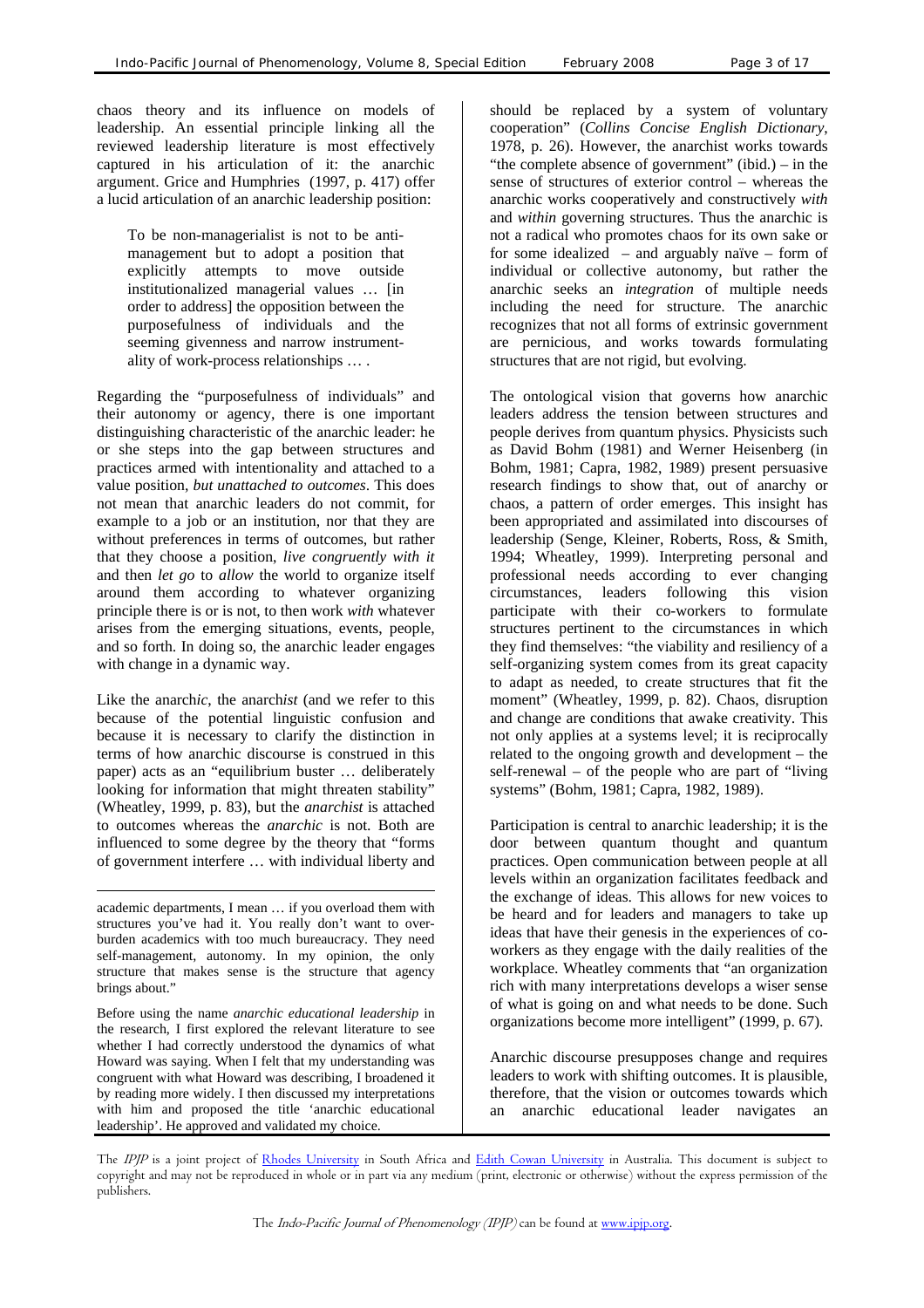institution, department, programme or student, will have leapt well beyond the rigid confines of proposed outcomes that are formally documented and thus made accessible to, and assessable by, the slower machinations of institutionalized control. Thus, by combining continuous and meaningful participation with highly flexible change management strategies, anarchic educational leaders increase the avenues for innovative solutions, but decrease the avenues for institutionalized control. At least to this extent, therefore, anarchic educational leaders are positioned "outside institutionalized managerial values" (Grice & Humphries, 1997, p. 417).

## **The Dynamics of Power**

Unlike most power theorists, Michel Foucault (1979, 1980a, 1980b, 1982/1996a, 1988, 1996b) does not view power as a reified thing that is possessed. Instead, he envisages power as a relational process that "must be analysed as something which circulates … it is never localized here or there, never in anybody's hands, never appropriated as a commodity or piece of wealth" (Foucault, 1980, p. 98). According to Foucault, power relations are negotiated via strategies of resistance: these exist in all human interactions and operate through rules of discourse. Rules of discourse, and the power relations inherent in them, converge with situations or events and with unexpected contingencies to position people differentially in relationship to one another, to themselves, and to their contexts or domains.

To some extent, societal rules inherent in discourse limit our possibilities for being in the world – for understanding and acting in it. Particularly when a discourse is sanctioned and promoted in spoken and written texts, that discourse will become a dominant societal pattern, overshadowing alternative discourses and their ways of seeing and being. In this regard, spoken and written texts are influential voices that mediate our views of reality: they reinforce and institutionalize certain knowledges, attitudes and practices. In Foucaultian terms, texts endorse what is *sayable* (Kendall & Wickham, 1999) – sanctioned and promoted – in discourse. Much of Foucault's work consists of showing how words shape forms: how the *sayable* becomes *visible* (ibid.), manifested in things and people.

Foucault insists that, even when power relations are almost "perpetually asymmetrical and allow an extremely limited margin of freedom" (1996, pp. 441–442), we are all capable of exercising power. Hence he urges us to take responsibility for exercising power over ourselves – for inventing our own self. To do so it is vital to nurture awareness of how we are

positioned and shaped by discourse: this empowers us to resist being regulated by others and by the norms and discourses in which we are embedded. When Foucault speaks of the need to "produce one's own self" (1996, pp.  $441-442$ ), he is referring to the discovery of personal authenticity and the choice to assimilate and live congruently with the intrinsic truth and integrity that arises out of such discovery (Rau, 2004). As Foucault remarks: "this transformation of one's self by one's own knowledge is, I think, something rather close to the aesthetic experience. Why should a painter work if he is not transformed by his own painting?" (1988, p. 14).

Part of our painting – of transforming personhood – involves interrogating how we see and are seen. This scrutiny depends to some extent on how discourse situates us in, and simultaneously differentiates us from, our contexts. Foucault terms the positions we inhabit in the world *subject positions* (Kendall & Wickham, 1999). They indicate our identity in a shared cultural world – for instance supervisor, student, parent; and, more intricately, encouraging supervisor, slow learner, controlling parent, and so on (ibid.). A subject may be positioned in one way, for example as a difficult student, in terms of one educational discourse, and be positioned as an exemplary student within a different educational discourse. It is not necessarily the person who changes, but rather that he or she takes up different subject positions in discourse and that these bring different power relations into play, thus producing different subjectivities.

Subject positions are taken up within particular domains. In the Foucaultian sense of the word, a domain is a specific, exclusive and institutionalized body of knowledge (Kendall & Wickham, 1999). For example, the university is an educational domain with specialized concepts, languages and practices that are enshrined in policy texts and mission statements. Within the university domain, psychology is a disciplinary domain with specific set of concepts preserved in language and practices that enable psychologists to define human beings and to prescribe ways of being human. Within a domain, certain discourses and subject positions are regarded as more desirable than others and are thus privileged and promoted. This is accomplished through cycles of *surveillance, assessment and feedback*.

For instance, in the university domain, surveillance, assessment and feedback target students via research methodology discourses. These discourses prescribe research paradigms and methods whereby the value and validity of not only the research, but also of the *researcher*, can be measured. The process works as

The IPJP is a joint project of Rhodes University in South Africa and Edith Cowan University in Australia. This document is subject to copyright and may not be reproduced in whole or in part via any medium (print, electronic or otherwise) without the express permission of the publishers.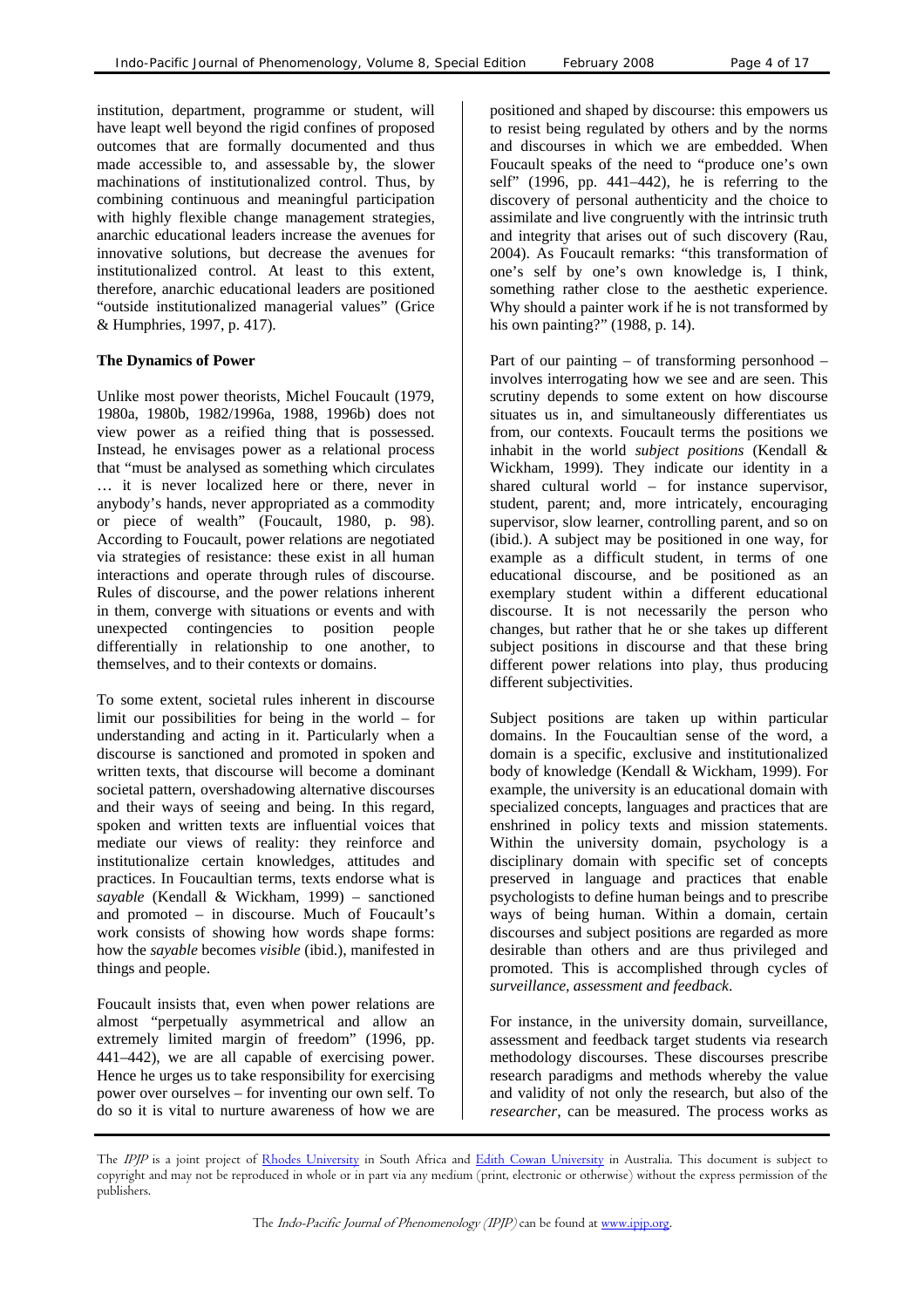#### follows:

- First a research student's work is overseen by a supervisor who is a sanctioned authority within the university (the process of *surveillance*).
- Then her or his work will be evaluated using favoured – and often normative – methods of calculation (the process of *assessment*).
- Finally, this assessment is communicated through mechanisms of reward and punishment (processes of *feedback*).
- Customarily, if students and their research are found to display thinking and behaviour congruent with favoured or sanctioned norms, their work is likely to be regarded as valid and valuable, and they will be encouraged by mechanisms of reward. If students' research falls short of favoured or sanctioned norms, they are likely to be subject to overt or covert penalties devised to correct and reduce deviation. In other words, surveillance, assessment and feedback are mechanisms for negotiating – or, less equitably, imposing – relations of power.

Importantly, the surveillance-assessment-feedback cycle not only impacts and constructs formal knowledge (the student's work, in this case), but it also influences how the student will arbitrate claims to truth, select values, and assimilate and transform knowledge: in short, how the student will develop and function as a *person*. Thus, through rules of discourse, people become both the targets *and* the vehicles of what they know and learn. This is central to Foucault's view of power:

<span id="page-4-0"></span>Not only do individuals circulate between its threads; they are always in the position of simultaneously undergoing or exercising this power. They are not only its inert or consenting targets; they are always also the elements of its articulation. (1980b, p. 98)

<span id="page-4-1"></span>A vital implication of this is that *a person's identity or subjectivity becomes a form of knowledge* (Foucault, 1979, 1980a, 1980b, 1982/1996a, 1988, 1996b): when people are repeatedly subjected to surveillance, assessment and feedback mechanisms that promote (or, less equitably, force people to comply with) rules of a particular discourse, people begin – knowingly or unknowingly – to recruit these rules to judge *themselves*. So discursive rules and values begin to serve *self*-surveillance, *self*assessment and *self*-positioning.

If people reproduce what they know or have come to accept as true according to the discourses in which they are embedded, the forms of knowledge associated with those discourses, and the power relations inherent in them, will be strengthened and potentially entrenched. Such repetition often occurs automatically. The unreflected quality of this process is captured by Nias, who observes that "most of us, most of the time, are no more conscious of … our assumptions than we are of the movement of the Earth – we are at one with them, as with it"  $(1993, p.$ 47). Knowledge (including subjectivity or identity) can become so deeply rooted through this conditioning process that even the ways in which we reflect will work to entrench, instead of interrogate, ways of being and seeing.

Discourses and their underlying values and assumptions may be reproduced, but they can also be interrupted, challenged and changed. These processes occur in a cycle which Foucault (1979, 1980a, 1980b, 198[2](#page-4-0), 1988, 1996b) calls the will-to-knowledge. $2$  In this cycle, rules of discourse operate via surveillance, assessment and feedback to target and construct forms of knowledge. These forms of knowledge converge with chance or contingent factors and with people's power relations or resistances, and in this intersection the forms of knowledge change in some way. The adapted forms of knowledge then feed *back into* and influence the discourses, people and contexts out of which they emerged in the first place. This process repeats itself in perpetuating cycles in which knowledge is constructed and reconstructed.

An implication for postgraduate research students, their supervisors and the university domain is that power relations produce knowledge on two levels:

<sup>3</sup> To examine what forms of knowledge are produced by power relationships, Foucault (1979, 1980a, 1980b, 1982/ 1996a, 1988, 1996b) pays close attention to the interplay between what is sayable and what becomes manifest or visible. He shows that what is sayable about crime (social, legal and political discourses) leads to visibilities, i.e. forms of imprisonment and punishment (including the design of actual prison buildings, notably Bentham's Panopticon: see Foucault, 1980b, pp. 147–165). These visibilities then double back to produce people as particular kinds of criminal subjects. The criminal subjects are then used to justify the discourse that imprisoned them in the first place, with the result that the discourse is reinforced and becomes dominant. With continual reinforcement over time, the principles and underlying assumptions of discourses of punishment and criminality cease to be questioned and come to be accepted as truth. This is an example of how the will-to-knowledge works.

 2 Foucault (ibid.) uses the notion of the will-to-knowledge interchangeably with the notion of the will-to-power. This is congruent, given the link he proposes between knowledge and power: "it is not just that power relations produce knowledge and transform its objects. They also produce their targets as productive ... as Foucault says, the 'will to knowledge' must itself be understood as the outcomes of the relations of power" (Rouse, 1987, p. 218).

The IPJP is a joint project of Rhodes University in South Africa and Edith Cowan University in Australia. This document is subject to copyright and may not be reproduced in whole or in part via any medium (print, electronic or otherwise) without the express permission of the publishers.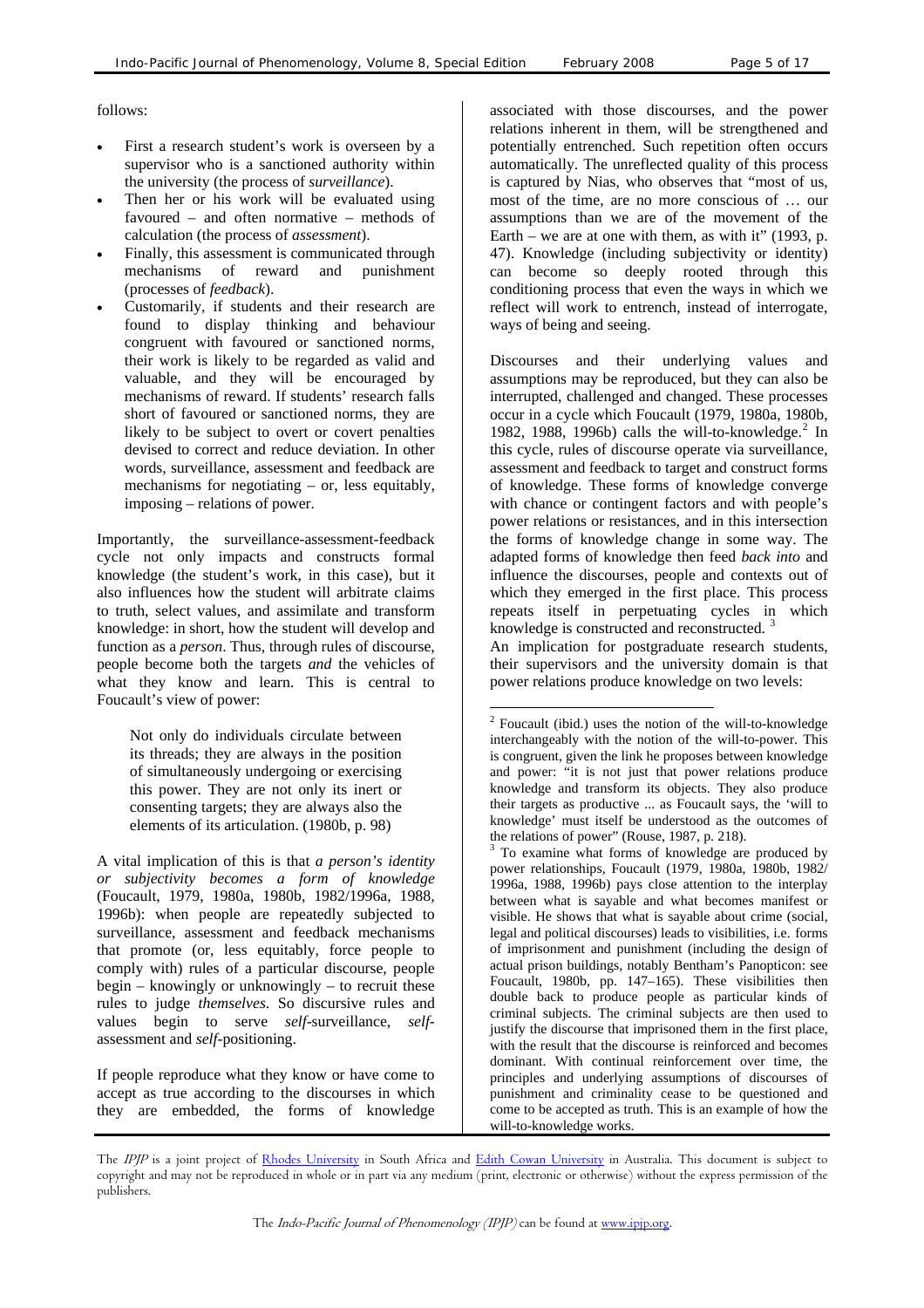- Written or spoken forms of knowledge (discourses that are formalized in written and spoken texts such as theses, publications, conference presentations and lectures).
- The subjectivities or identities of the student, the supervisor and – in the sense of its profile in the educational domain – 'the' university.

Thus two forms of knowledge that develop out of power relations in postgraduate research and supervision are *thesis-as-product* and *person-asproduct* (Rau, 2004).

#### **Working with Foucault**

 $\overline{a}$ 

It is essential to note that the research uses Foucault's *insights* to explore power relationships, but does not use his archaeological or genealogical methods. This is primarily because the poststructural-constructi*vist* approach of this study differs significantly from Foucault's more structural-constructionist stance.<sup>[4](#page-5-0)</sup> Despite his claim that people have freedom and agency, Foucault portrays the construction of reality as being almost overwhelmingly moulded by the muscle of discursive rules and institutionalized power. So his insights can be used to explore how power relations inherent in discourses and institutions impact on individuals, but do not offer ways to view the process in reverse. An analytical tool, described a little further on, was therefore designed to do so.

Foucault examines power in terms of the question: How do power relations work? He does not define power in terms of the question: What is power? (Kendall & Wickham, 1999). I am obliged to Professor Lilla Stack for offering a definition to bridge this gap, one that remains compatible with Foucault in that it avoids reifying power: "Power is the existence of inequalities" (E. M. Stack, personal communication, 2002). To ground the abstract concept of inequality in the context of the supervision relationship, I drew on preliminary exploratory

conversations with students and academics, in the course of which I had noted that they often mentioned control – either having too much, or too little, or an equitable balance of it. The way students and supervisors spoke of their experience of control indicated that they either *perceived* themselves to be, or literally *were*, either more or less dependent on, or independent of, one another and factors in their contexts. This insight led to the idea that control is a power relation which situates supervisors, students and their contexts in unequal positions in relation to one another, and furthermore that these various and varying positions are located somewhere along a continuum between the polarities of autonomy and dependency. Thus, autonomy and dependency<sup>[5](#page-5-1)</sup> were recruited as central constructs in the research.

Merging the definition "power is the existence of inequalities" both with the constructs of autonomy and dependency and with Foucault's (1979, 1980a, 1980b, 1982/1996a, 1988, 1996b) view that resistance exists in all power relationships, I formulated a working hypothesis, or rather, a research hunch: *Power relations function through strategies of resistance to situate students, supervisors and their contexts in unequal and ever-shifting positions between the polarities of autonomy and dependency*.

To incorporate the notion of individual agency, it was necessary to find a way to identify and speak about *concrete manifestations* of strategies of resistance, a way that accommodates the idea of there being different resistance strategies and different degrees of them. To this end, I designed a conceptual model or analytical tool which construes strategies of power/ resistance as falling along a continuum between three main categories: push, allow and pull (Rau, 2004). According to this model, push, allow and pull are strategic *processes* that serve to situate supervisors, students and their educational contexts in various and varying *positions* along a continuum between autonomy and dependency.

The following figure illustrates how resistance *processes* of push, allow and pull shift the balance – and proportion – between the *positions* of autonomy and dependency.

<span id="page-5-1"></span><span id="page-5-0"></span><sup>4</sup> The research is situated in constructionist*-*constructivist epistemology as it endorses the view that consensus reality is an unstable representation of the real world that is naturalized through the ideologies embedded in language and discourse (Connole, 1998; Steffe & Gale, 1995). More specifically, the research is constructi*vist*, as it argues that the linguistic construction of reality is mediated by individual agency (Steffe & Gale, 1995). The study is also situated in critical research discourse, which pays close attention to issues of power and regards knowledge and education as political (Connole, 1998; Kvale, 1996). Thus, in terms of epistemology, the research is criticalconstructivist.

<sup>&</sup>lt;sup>5</sup> The meaning of *autonomy* in this research follows its definition in the *South African Concise Oxford Dictionary*: "the possession or right of self-government; freedom of action" (2002, p. 72). Dependency implies the existence of conditioning or limiting factors; it is defined as: "… relying on someone or something for financial or other support" (ibid., p. 311).

The IPJP is a joint project of Rhodes University in South Africa and Edith Cowan University in Australia. This document is subject to copyright and may not be reproduced in whole or in part via any medium (print, electronic or otherwise) without the express permission of the publishers.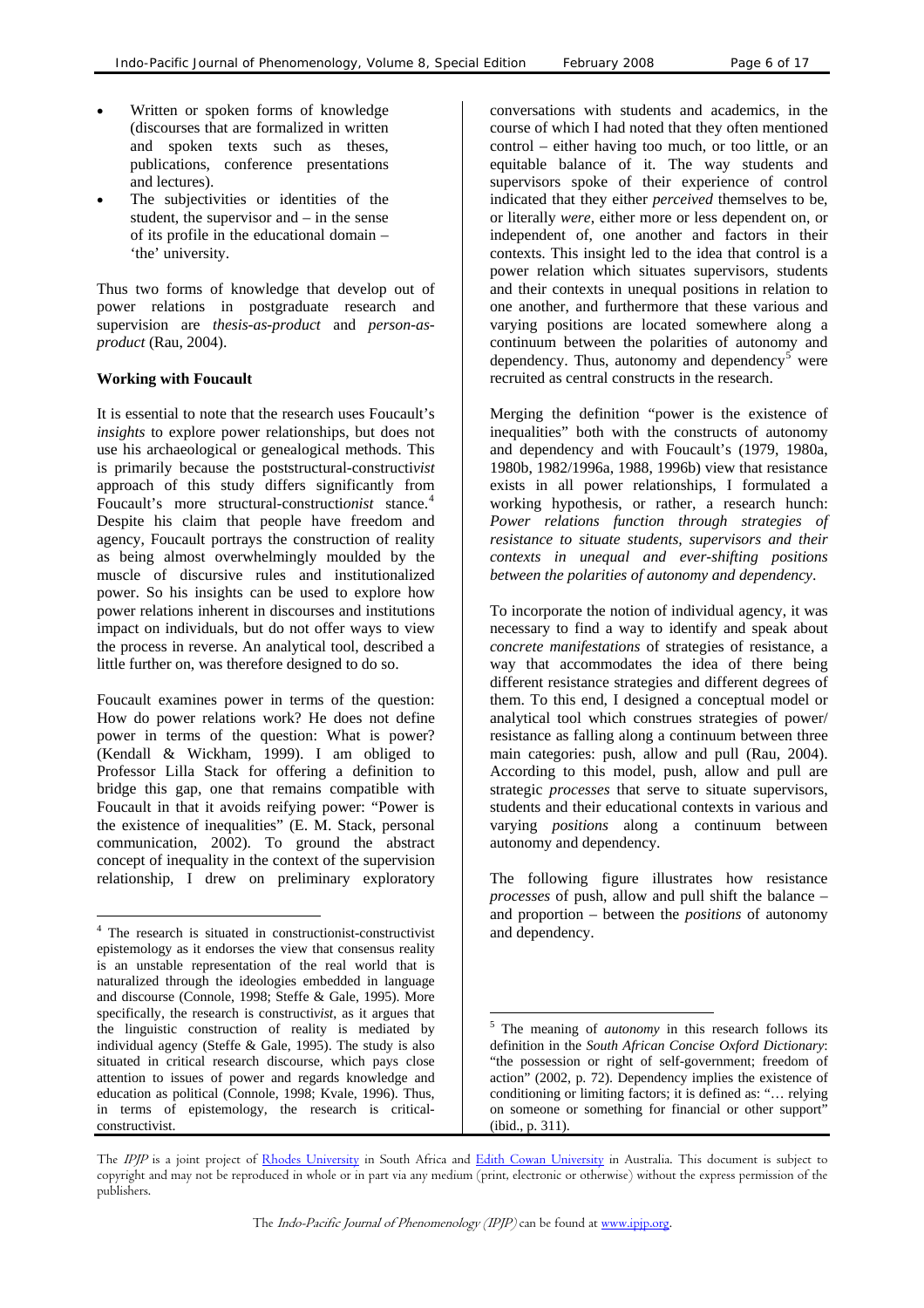

The concepts of *push* and *pull* correspond with the everyday use or common meanings of the words.<sup>[6](#page-6-0)</sup> On a continuum between them, *allow* falls in the middle: it happens when push and pull are almost evenly balanced. Allow<sup>[7](#page-6-1)</sup> is more a state of mind and being than a strategy: a deeply embedded ethic of tolerance and open*-*mindedness that is grounded in everyday practice. It is the defining intention underlying empathy – the ability to put oneself in the position of the other.

In this research, reflexion (expressed in self surveillance, self-assessment and self-positioning) is considered integral to negotiating individual freedom or agency. So push, allow and pull can operate in relationship to 'other' as well as to 'self'. The implication for analysis is that Howard and Ray can use push, allow or pull on one another, but they can also use these strategies on themselves.

Depending on the person and context of any strategy – and, of course, the subjective perception of the researcher – it could be interpreted as push, pull *or* allow. In this regard, the conceptual scheme is perhaps too open to arbitrary interpretation. On the other hand, its openness may be an advantage: the constructs of push, allow and pull are neutral enough constructs of push, allow and pull are neutral enough<br>to enable readers to develop their own understanding Depending on the person and context of any strategy – and, of course, the subjective perception of the researcher – it could be interpreted as push, pull *or* of how and why they operate in the relationship. As Kvale notes: "It is always possible to argue for or against an interpretation, to confront interpretations and to arbitrate between them" (1996, p. 245).

 $\overline{a}$ 

## **Methodology**

The study is situated in poststructural ontology and in critical-constructivist epistemology. The method is qualitative and uses a focused case study format.<sup>[8](#page-6-2)</sup> Data-collection occurred by means of a series of audio-recorded, semi*-*structured interviews with a supervisor*-*student pair selected from the education faculty of a South African university. The analysis of the data combines grounded theory (Strauss & Corbin, 1997) techniques with a few of Foucault's lenses:

- Examining how discourses influence participants' power relations and what is produced (tracing the connection between the *sayable* and the *visible*);
- Describing participants' strategies of resistance;
- Identifying the subject positions participants take up in relation to themselves, to each other and to their contexts.

The dialectic process between data, theory and interpretation commonly referred to as the "hermeneutic circle" (Bleicher, 1982) yields a critical description of how rules of discourse weave together participants' **resistance strategies**, their **autonomy and dependency**, **expectations, abilities,** and **professional and pastoral care**.

## **Howard and Ray: A Case Study**

The case study shows a slice of Ray and Howard's relationship from their first meeting to the submission of Ray's research proposal. The analysis of power is presented in a narrative style in order not to lose either a sense of their experience as *people*, or the rhythm, continuity and development of their relationship over time.

The analysis begins with a description of Howard and Ray's worldviews and motivations, Ray's research

<sup>8</sup> Only one of three cases in the original study is presented here.

 $\overline{a}$ 

<span id="page-6-0"></span><sup>6</sup> The *South African Concise Oxford Dictionary* defines *push* as denoting "influence by force, move or make one's way by using it, shove, propel, impel, urge …", while *pull* denotes "influence by persuasion, take from, bring towards

<span id="page-6-1"></span><sup>…&</sup>quot; 7 Brennan (1993) uses the term *allow* in her text on esoteric healing to refer to a self-contained yet open behavioural response pattern; it occurs when people remain available to each other without violating the boundaries of self or one another.

<span id="page-6-2"></span>The IPJP is a joint project of Rhodes University in South Africa and Edith Cowan University in Australia. This document is subject to copyright and may not be reproduced in whole or in part via any medium (print, electronic or otherwise) without the express permission of the publishers.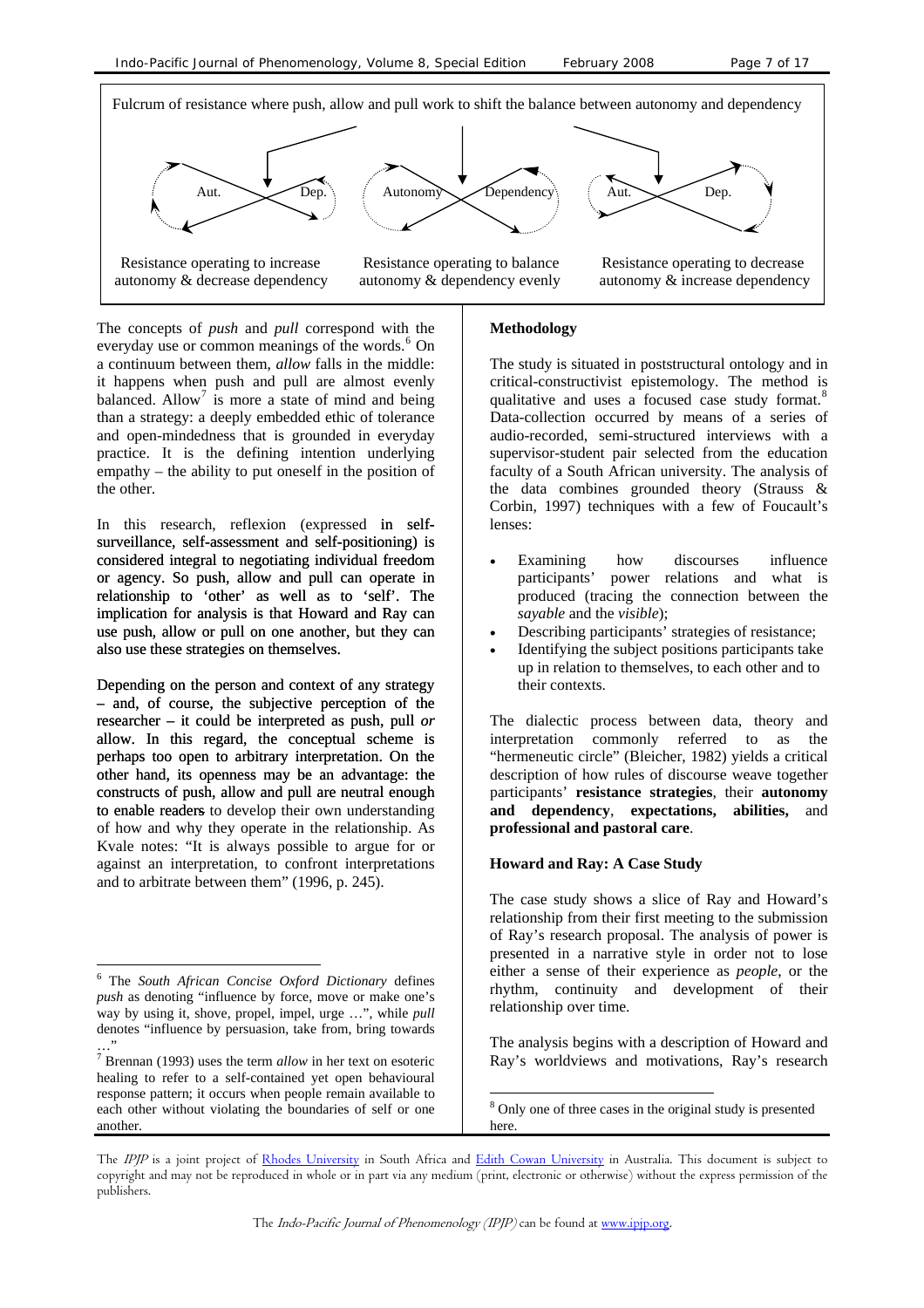topic and their professional and personal matching. It then investigates how they use power relations – specific resistance strategies that fall within the broad categories of push, allow and pull – to go about constructing one another and shaping Ray's research.

The discussion of this constructing process first juxtaposes their professional expectations and abilities in relation to the professional care they give and get. Thereafter, their pastoral expectations and abilities are juxtaposed in relation to the pastoral care they give and get. Applying Foucault's (1979, 1980a, 1980b, 1982/1996a, 1988, 1996b) insights, I show how Ray and Howard are targeted by and positioned in discourse, and how they use strategies of resistance to reposition themselves and one another. The case study concludes by noting what is produced in terms of person-as-product and thesis-as-product.

## **1. Initial Positioning**

The following section describes Ray and Howard's initial positioning – or, in Foucaultian terms, their subject positions – in relation to one another. It identifies discourses in which Ray and Howard are embedded, and presents data regarding their motivations, worldviews and Ray's research focus.

#### **1.1 Introducing Ray and Howard: Their Worldviews and Motivations**

Originally Ray was a student activist, engaged in battle and living with the problems of an inequitable education system. Now, as a school teacher and an office-bearer in the trade union, the struggle continues: "This was the so*-*called perfect world that we were fighting for … . Is it being realized? … Are we moving towards that?" Ray is undertaking a Master's by thesis, not for the degree or the prestige, but to accumulate knowledge and "to share [it] with people who are perhaps not in a position to acquire that knowledge … to make other people part of it … but *with* them, on an equal basis. I want to be recognized as being a good educator, without necessarily occupying a power position. I would rather serve. I believe that the power lies in the people that I want to serve."

Howard describes his role as teacher: "… it's kind of who I am … I *do* think that I am able to kind of unlock what people already have … to know and find out ways of developing that … . That's really why we learn, and why I am teaching … to help people find out who they are." Howard finds "the anarchic argument appealing … I base my own management and leadership style on that … . It's about the tension between agency and structure. In my opinion, the only structure that makes sense is the structure that

agency brings about."

#### **1.2 Professional-Personal Matching and Research Topic**

In the earliest stage of their supervision relationship – the process of matching a supervisor to a student  $-$ Ray and Howard's interactions and comments indicate that they are at ease with one another. During a series of group meetings that combine an introduction to research methodology with choosing a supervisor or student, Ray reports feeling "comfortable" with Howard and chose him as supervisor. Howard also chose Ray, partly because of his expertise in Ray's field of research and educational leadership – and partly because of personal affinity: "you just take to some people much more easily than you do to others. If I get a really good vibe from someone early on … I'm going to try and get that student to supervise."

From this first phase of surveillance, assessment and feedback, Ray and Howard adopt a collaborative (*allow*) stance in relation to one another: a position that evenly balances their autonomy and dependency. Ray sees Howard as "a person of authority in the sense that he knows his field. He sets a platform of equality. We are equal when it comes to the learning process, although our contributions may differ, based on our levels of knowledge and experience". Ray clearly values his ability to contribute to a shared learning experience. This balances the unequal power differential commonly understood to exist between supervisors and students in terms of skill, experience and authority (Burgess, 1994; Cryer, 1996, 1997; Phillips & Pugh, 1996; Zuber*-*Skerritt & Ryan, 1994). Although Howard is aware of being "an" authority (Peters, in Nias 1993), he works in a way that aims to counterbalance being "in" authority (ibid.): "I don't think one can get away from the power*-*distance aspect of supervision, but I try to play that down as much as possible … I don't want that to be uppermost in what we do, and how we do this thing".

Ray's wish to "serve" and to share what he learns with others shows his strong affinity with humanistic discourse. In this discourse, people are guided to an understanding of their unique worth and encouraged to strive towards emancipation and individual autonomy. From this perspective, "education which has no consequences for social action or personal growth is empty" (Morris, 1972, p. 218). Howard is aligned with this view: "… studying with me [Ray's] not going to just get a degree. If I don't see evidence of [personal] development and growth we're not going to get there". Thus Howard and Ray are positioned congruently in terms of a shared humanistic worldview.

The IPJP is a joint project of Rhodes University in South Africa and Edith Cowan University in Australia. This document is subject to copyright and may not be reproduced in whole or in part via any medium (print, electronic or otherwise) without the express permission of the publishers.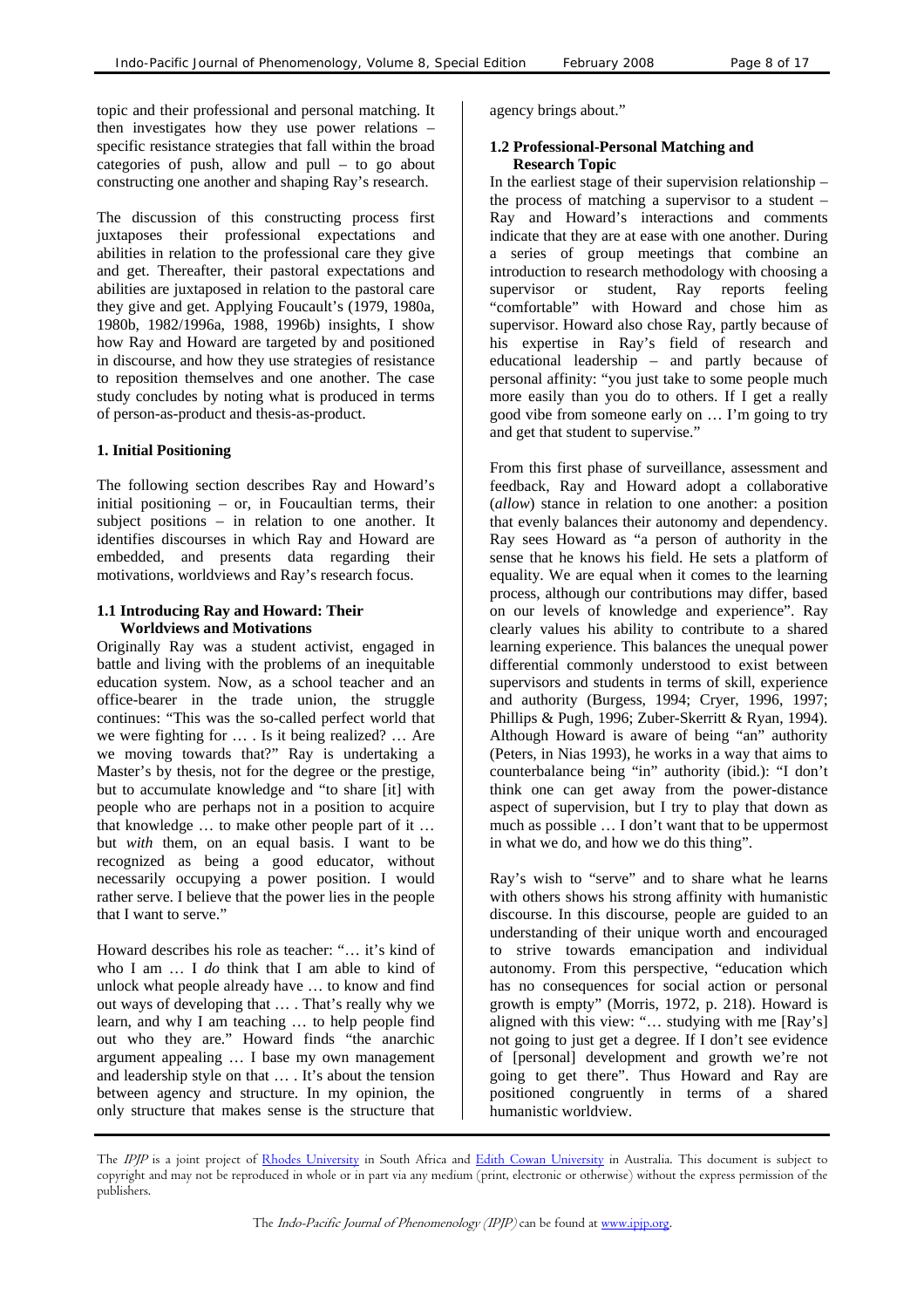Ray's research topic centres on leadership in the context of the implementation of the South African government's new Curriculum 2005. He is interested in "self and group management": in how teachers and school managers balance the expectations of the system with the needs and constraints of the workplace – in essence, their emancipation from structures that are "confined and rigid" – in order to formulate "workable solutions". He explains: "It's about turning the thing around and saying: 'You're the people, you're in the situation. What do you think your own procedures should be?' Allow people the opportunity to take risks so that they themselves can become empowered and capacitated and ultimately make the systems and procedures work for *them*." His statements show that Ray shares Howard's inclination towards anarchic educational leadership discourse. Although this discourse does not deny the existence of institutionalized structures, it resists the authority of extrinsically enforced rules and structures that remain rigid in the face of the changing needs of those who people them. As Grice and Humphries articulate it, this stance "explicitly attempts to move outside institutionalized managerial values … [to address] the opposition between the purposefulness of individuals and the seeming givenness and narrow instrumentality of work*-*process relationships" (1997, p. 417). Greenfield (1993) elaborates: "certainly organizations are control orientated, but my theme is that they should not work through a mechanistic kind of control, but rather through a lawful, personal, responsible form" (p. 259). Personal autonomy and intrinsic integrity are integral to developing locally relevant structures that are appropriate to the needs of people in their contexts and circumstances*-*as*-*they*-*are at any given time (Senge et al., 1994; Wheatley, 1999). In this discourse, emerging structures have similar qualities to those that Foucault attributes to power relations: they are "mobile, reversible and unstable" (1996, p. 441).

Supervisors working within an anarchic educational leadership discourse need to cultivate flexibility and open communication and participate with their students to foster a shared vision of the research. Wheatley comments:

Without a clear sense of who they are, and what they are trying to accomplish, organizations [and people] get tossed and turned by shifts in the environment. No person or organization can be an effective co*-*creator with [the] environment without clarity about who [they] are intending to become… . (1999, p. 39)

This dovetails with Howard's reason for teaching: "to

help people find out who they are". For Howard and Ray, the double alliance of theory and topic is likely to influence power relations between them and significantly strengthen what is *sayable* (what is sanctioned and institutionalized in spoken and written texts) and what is or becomes *visible* (made manifest) through the rules of anarchic educational leadership discourse.

Having explored Howard and Ray's initial positioning, we now turn to examine how they employ power relations – specific resistance strategies – to go about constructing one another. The discussion of the constructing process that follows first juxtaposes Howard and Ray's professional expectations and abilities in relation to the professional care they give and get. Thereafter, their pastoral expectations and abilities are juxtaposed in relation to the pastoral care they give and get.

## **2. Expectations & Abilities: Professional & Pastoral Care**

## **2.1 Professional Expectations & Abilities**

From the outset, the formal expectations and requirements for the Master's degree were made clear to Ray. He says: "I know what is it that is expected of me … what a proposal should entail, where to start from and where [I] need to move towards". These institutionalized – sayable – expectations merge with his personal interpretation of supervision, which is influenced by a humanist educational discourse. This recognizes that learners have freedom to choose how they use information in the construction of their own sense of meaning; Ray elaborates: "I expect … to get the necessary guidance … to make meaning for myself and to make sense of my research … to make the links … but ultimately, to come up with the questions myself". His *push* to autonomy and selfreliance is demonstrated by his declaration that "ultimately I will be the one that does the research".

What Howard expects from Ray, as from all his students, is "critical engagement with *everything* that [he] reads". Foucault regards questioning and reflexivity as essential to alert us to the connection between knowledge and power. Fostering critical reflexivity is regarded as one of the most important aspects of effective teaching. It is a way of fostering *intrinsic* or *self* surveillance and assessment – the combination of personal autonomy and responsibility essential to a humanist perspective. Howard wants to facilitate a process of "real growth" in Ray's critical capacities and his personhood. If Howard were to direct Ray only in terms of the product – "*This* is what you need to do … chapter one should be like *that*, chapter two like *that* … Do that, and we'll give

The IPJP is a joint project of Rhodes University in South Africa and Edith Cowan University in Australia. This document is subject to copyright and may not be reproduced in whole or in part via any medium (print, electronic or otherwise) without the express permission of the publishers.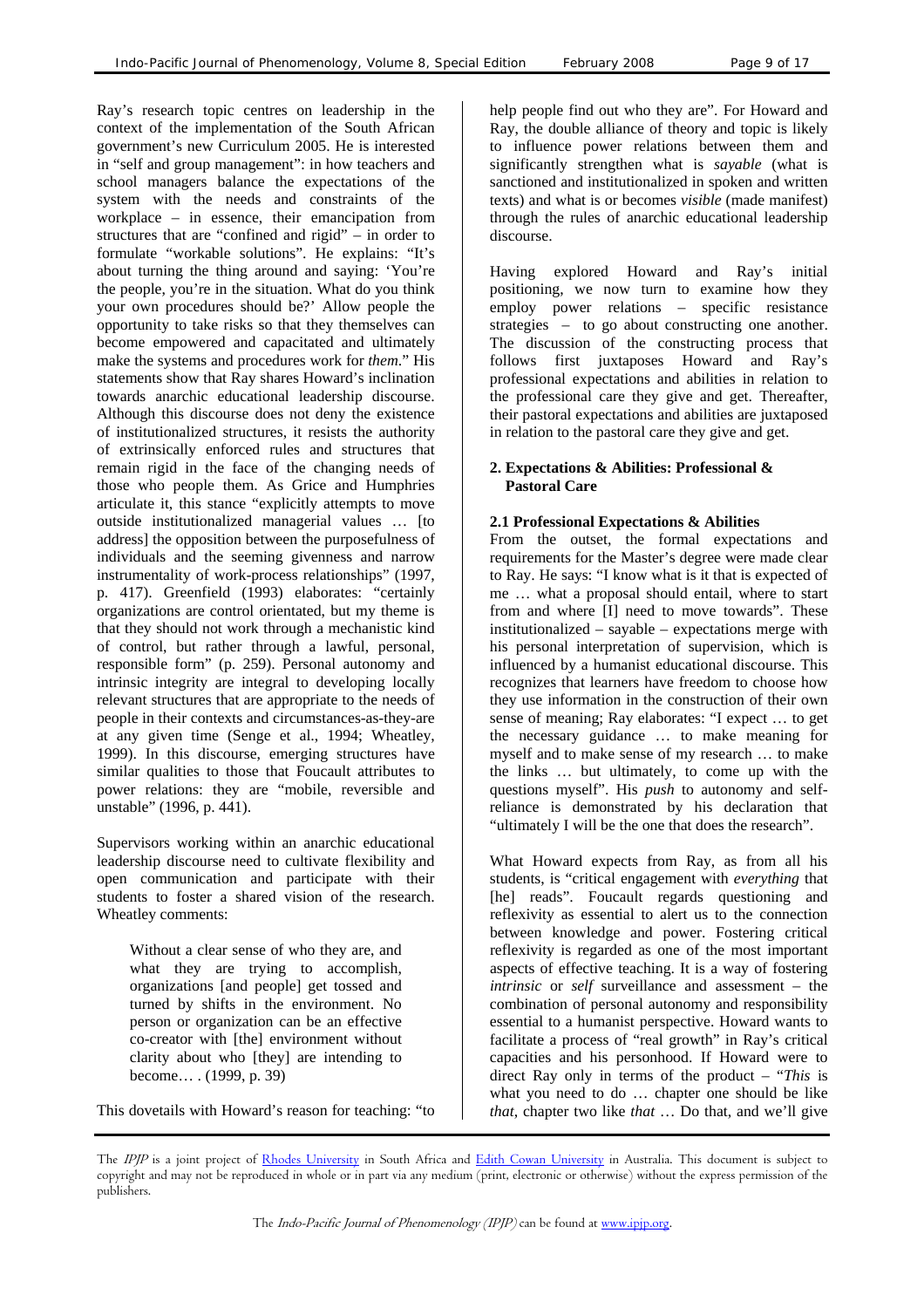you your Master's" – in his opinion Ray would run the risk of producing what Howard terms "a piece of dead research". Howard comments: "I would not be satisfied … . It's not a good sense of fulfilment. I'd feel like I failed … it's just the product … . Got a degree. Great. So what?"

#### **2.2 Professional Care**

When he began the supervision, Ray was very strongly positioned to *push* for a cause. As Howard articulates it: "…he came in with a very strong agenda. [He] wanted to do research for the wrong reasons … to show officially and formally how *strongly* [he] disapproves of what's happening in education". After assessing how Ray positions himself, Howard's first hard *push* aims to dislodge Ray from his platform and lead him to scrutinize his own stance. He teaches Ray a lesson in critical thinking, couching it in a way that targets him directly yet refers to him obliquely. Ray recalls Howard as having said: "when a student speaks like that, they already have all the answers. 'You don't need to do *research* … go and write a book!'" Ray recalls associating this comment with himself and his own approach, which at the time made him feel "kak [shit] … and a little bit embarrassed". As pointed out before, reflexion is an important and necessary response to criticism. Ray elaborates: "I went home to think about it … then … okay … it's *truth* in what he's saying … . So I accepted it … because research is supposed to answer the things for you. You don't have preconceived answers to it". Ray positions himself and Howard in terms of learning and knowing: "we are co*-*learners, co*-*constructors of [my] knowledge, not necessarily [Howard's] knowledge as a supervisor". In the face of criticism, Ray stands firmly in his sense of self. This positions him to claim his own power in a manner that is in line with Foucault's view of it as being "a relation which exists between two individuals who are both capable of acting" (in Grant & Graham, 1994, p. 167). True to their evenly balancing autonomy and dependency, Ray accepts Howard's criticism, but *resists* it with some of his own: "afterwards I went back to him and said: 'Look, you need to have *some* of your own prejudice that you will take into the research. I have experience of what is happening in schools and this is my understanding of what needs to happen. So I'm not entirely accepting what you're saying, but I accept … that I need to have an open mind'".

Vance Packard remarks that, in traditional university hierarchies, "the flow of communication, which is an instrument of power and which functions as a coordinating agent of people and processes within any system, comes from the 'top' and policy is most often modified from the top only" (in Morris, 1972, p. 27).

A Foucaultian view recognizes that policy influences practice – what is sayable influences what is or may become visible. Thus a top*-*down management or leadership style is likely to become assimilated into teaching and supervision praxis. What is sayable in humanistic as well as anarchic leadership discourses counsels abstinence from managing or leading from the top down and promotes instead an ethic of participation. Accordingly, as a supervisor who is constructed predominantly in anarchic educational leadership and humanistic discourses, Howard needs to train and lead Ray towards a more rigorous application of critical thinking, yet refrain from telling Ray what to think. Howard needs to *show* the discourses in action – in a sense he has to represent the visible product of the autonomy these discourses demand – in order to serve as an exemplar of the principles he aims to teach. This is a tricky tensioning act. Howard positions himself: "Sometimes … where it's so obvious what a student should be doing and he's not doing it … I won't tell him 'This is what you should do', I really want him to find out either what *I* think he should do, or something else that *he* thinks he should do which will lead him out of the problem … of being stuck, perhaps". Although he finds students' dependency "the most worrying part of the job", Howard affirms that, by using a strategic combination of directing and questioning, "in a remarkably short period of time they can turn a corner". Morris reflects on the humanist approach:

… a teacher who teaches as if he did not know the answers … brings students personally into the act of learning … . A learner is … autonomous when it comes to deciding what … knowledge means ... . He [or she] is the only agent in the educative process who is in a position to convert knowledge into meaning … . (1972, pp. 216–218)

Ray must thus make his own discoveries and assimilate them in a way that helps him to cultivate his personal nucleus of meaning. Howard acts as a catalyst in this process. Ray recalls how Howard *pushed* him towards autonomy: "go and do prior research by yourself [and] develop your own position".

Ray is dependent on himself now; he has been instructed to *pull* from his own resources*.* His struggle to find and justify a valid positioning for himself begins with his literature review, a process that takes him into tangents and sometimes lead him awry. Ray experiences Howard as accepting of this process: "maybe he draws on his own experience … that was the route that he probably also followed … so he

The IPJP is a joint project of Rhodes University in South Africa and Edith Cowan University in Australia. This document is subject to copyright and may not be reproduced in whole or in part via any medium (print, electronic or otherwise) without the express permission of the publishers.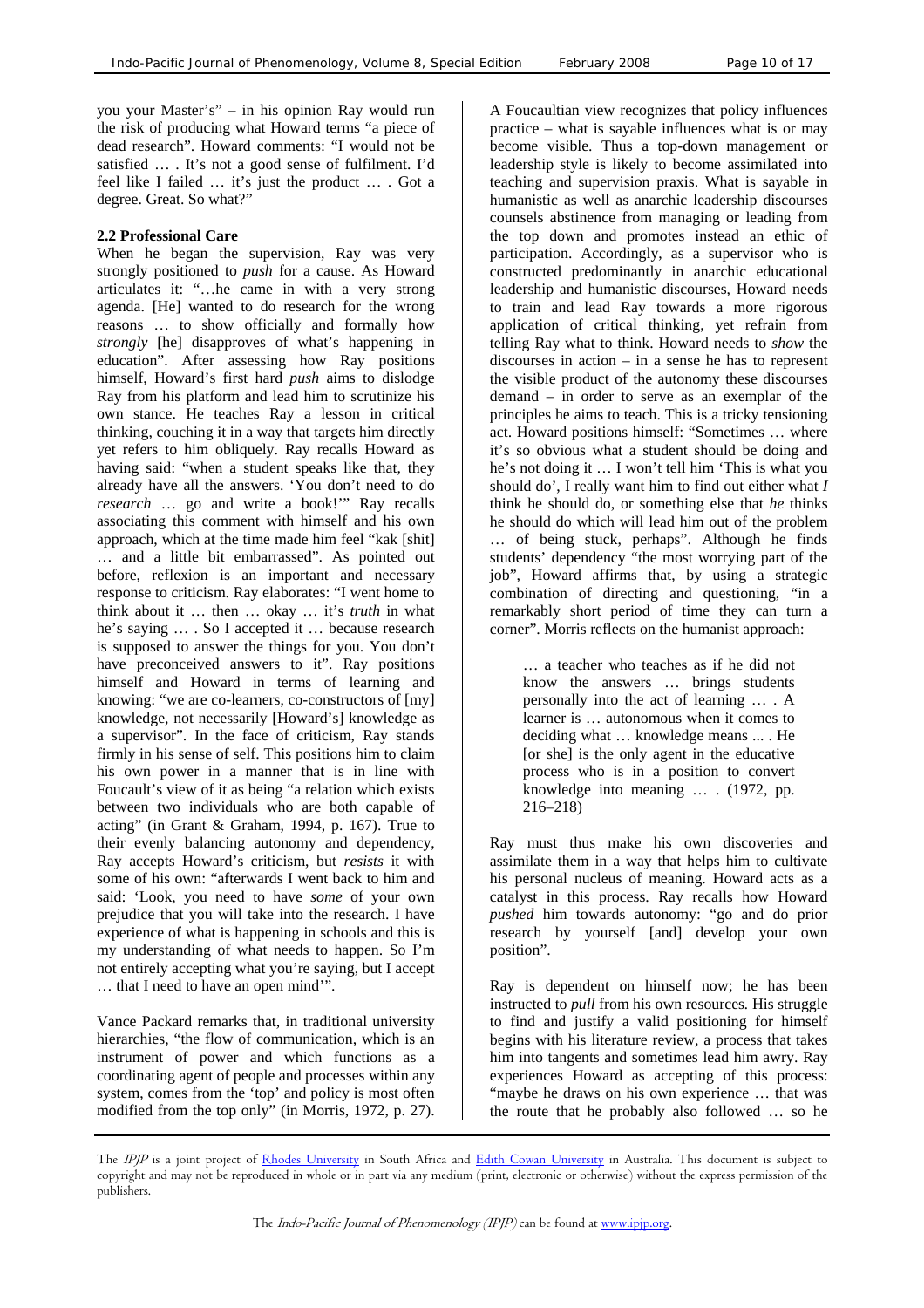could identify with it and not see it as a fault". Ray recalls Howard's empathy: "… it didn't feel like [Howard] was putting pressure on me". Instead, Ray experiences Howard as communicating that "it's fine … it's natural … it's okay to be like that … you can do it, but keep in mind that sometime or other you need to come back … don't linger too much on the outside". Openness to change involves viewing chance and contingencies, risks and mistakes as potentially fruitful. Recognizing tangents as part of the impulse to discovery, Howard balances the dual strategies of *controlling* and *letting go* in order to keep Ray on track; he *allows* and contains Ray during this exploratory stage and then *pulls* him back from the peripheries, in order to *push* him forward.

Ray is feeling insecurely positioned when he presents Howard with the first draft of a proposal: "I didn't know what to expect … there's always trepidation". He is very dependent now on Howard's assessment and feedback. Howard empathizes with the way it might feel for Ray to hand in written work: "Can I show this to anyone? And then … ouch … cringe while they read it". He assesses and positions Ray: "I think [he] was very short on confidence there … it's delicate of course … a tricky area. Ray's put himself on paper … exposed himself … [he's] very vulnerable". Although Ray confirms that he is "insecure at a level of knowledge", he appears to trust Howard enough to risk being vulnerable: "Ultimately that's why I'm *here* … to find new ways … to learn from the situation". In this regard, he thinks of both himself and Howard as "life*-*long learners". This term is often encountered in educational discourse, and it also links to an anarchic leadership discourse in that it relates to the ongoing growth and development of individuals as co*-*constructors of evolving organizational structures, which are regarded as "living systems" (Bohm, 1981; Capra, 1982, 1989).

At the start of their relationship, Howard positioned Ray as "a natural inquirer … [who is] inclined to scholarship … very able … [and who] seems to want to work hard". These are attributes that most supervisors wish for in a student. Nonetheless, he also anticipates that, because of Ray's educational background and the daily realities of his teaching post, his first proposal is likely to be rhetoric. His expectations concur with his assessment. He positions and evaluates Ray's first proposal: "[it] was rubbish … the rhetoric of politicians … [yet] there was an inkling, an idea that I liked". In the process of intellectual engagement, feedback influences how and what students learn and, consequently, what forms of knowledge they are likely to produce, including forms of their personhood – the identities that they come to inhabit. In humanistic teaching discourse, as in

anarchic educational leadership discourse, knowledge is not communicated by controlling and limiting what is learned by reiterating extrinsically generated rules or what is legitimized as sayable. Rather, teaching and leading are subtler processes of influence requiring strategies of listening, empathizing, and engaging the person's creativity by encouraging him or her to participate in the construction of knowledge. Accordingly, Howard positions himself to *push* Ray away from reproducing rhetoric: "of course you can't *say* that … you have to lead them towards *seeing* it". Moreover, to lead students like Ray to the degree of reflexive engagement demanded of a postgraduate, Howard needs to push even further: "They need to go to the next level. They also need to problematize their own position. *Huge!*"

Ray recalls Howard instructing him: "It's not just writing for writing's sake, you need to have an argument. Reflect on what you are doing. What is it that you are challenging? What is it that you want to unearth? And s*ay* why you want to address these things". It is not enough for Ray to simply display or reproduce knowledge: in order to move beyond the level of a novice, Ray has to transform knowledge. At this level "people write texts not simply to say things, but to do things: to persuade, to argue, to excuse" (Geisler, 1994, p. 87). Howard alternates strategies of giving certain information – in this instance, a key article – with strategies of withholding information, to shift Ray towards personal engagement with what and how he learns. Howard's questioning is a way of "testing" Ray by getting him to test himself: "… so *this* is what you think? *Why*? But you could think *that*, couldn't you?" Howard *pushes* Ray to *pull* from his own resources, but "that's not a part of the tradition of the kind of education that Ray would have had, except in the Honours year".

Ray's second draft proposal shows that he shrinks from the challenge by pulling away, by retreating from critical engagement and lapsing back into a way of working that served him in the past: depending on and re*-*producing rhetoric. Howard observes that Ray "fell back on what he knew … [it was] almost as though he shoved the Honours year aside … a sort of reversal … aaargh!" The reversal arises out of Ray's intense struggle to listen to and find himself – his own voice. Howard recognizes this: "… he was struggling … struggling so *much* to work out what he was doing. He couldn't work out what was really at the *core* and the *heart* of his study". Ray confirms: "you struggle to contextualize your ideas … you can't frame them … you can't put them into a plan". Howard has given Ray a key article – "a conceptual anchor" (CHE,  $2003$ , p. 9) – in order to facilitate his next attempt at the research proposal; but, as with the literature

The IPJP is a joint project of Rhodes University in South Africa and Edith Cowan University in Australia. This document is subject to copyright and may not be reproduced in whole or in part via any medium (print, electronic or otherwise) without the express permission of the publishers.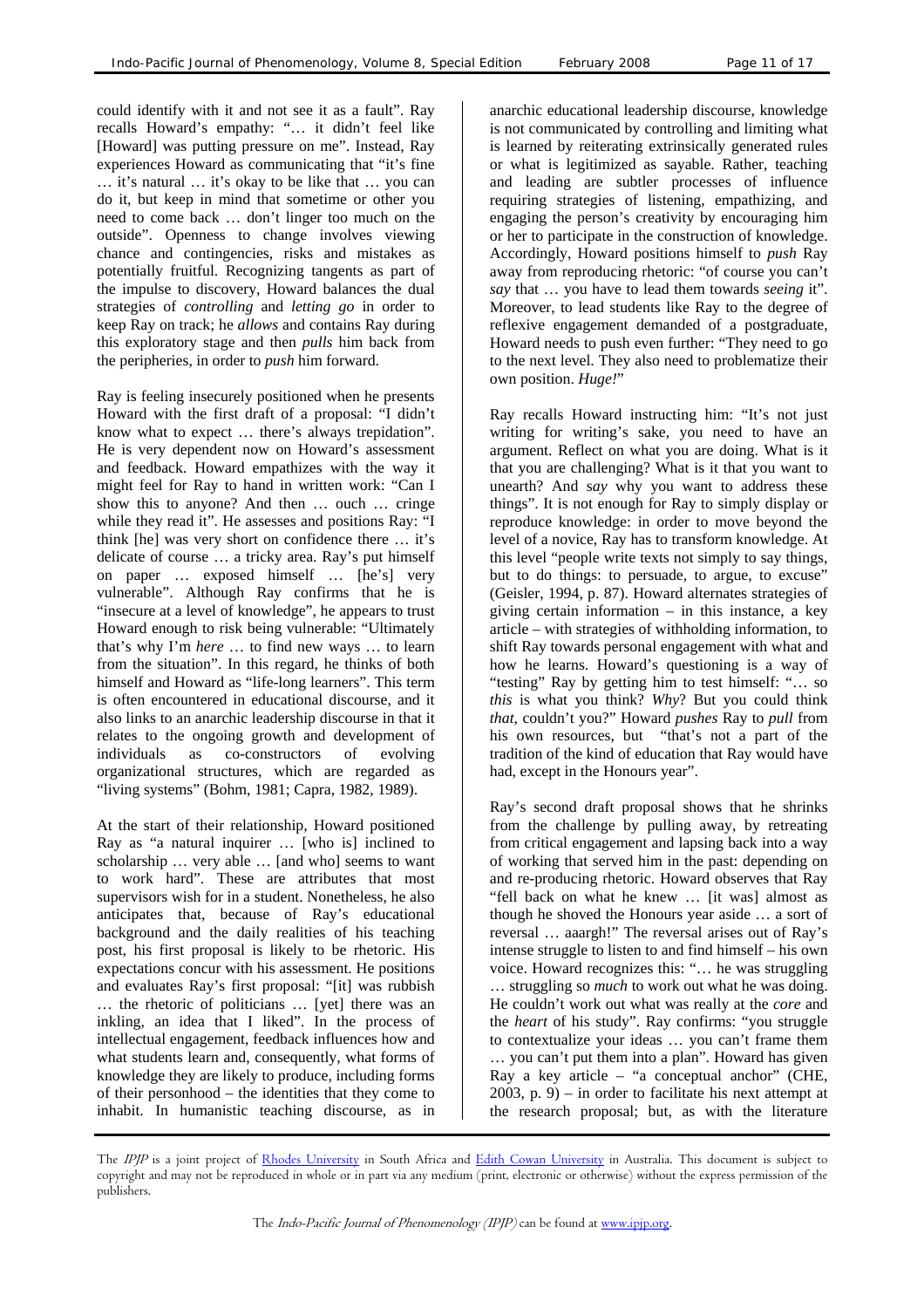review, Ray still has to depend on himself to develop discrimination and creativity in the way in which he uses it.

As Howard remarks: "it turned out well because our next session was a breakthrough session … Ray is on track … . As he walked in, he said: 'You know what's wrong? Our schools are waiting for someone from the outside to change things … to make things happen. It should be coming from us.' And I knew that he was through". Although Howard attempts to account for it with "I hope he read more", Ray's sudden turnabout remains something of a mystery. This is a pertinent example, perhaps, of Foucault's (1979, 1980, 1982/ 1996a, 1988, 1996b) inclusion of the role of chance and contingency conspiring to render the outcomes of power relations unpredictable.

The insight that Ray brings to his breakthrough session – that educators and educational leaders need to initiate the changes they require and envision, and to co*-*construct their organizational identities by proactively formulating contextually relevant solutions to the challenges of implementing Curriculum  $2005 -$  shows how he is becoming a visible product of an anarchic educational leadership discourse. Ray's "breakthrough" statement also reflects the humanistic discourse that constructs both Howard and himself: he becomes congruently positioned to the goal of self*-*actualization and personal autonomy. Howard experiences Ray's breakthrough as "amazing … that magic moment … satisfying … it's a very fine thing to see … for anyone … but in the *context* of where he comes from, and where I thought he might be going … those moments are *extremely* profound". Ray shares the joy: "when I walked out, there was a sense of achievement … that I've almost accomplished the final product. Yes, a sense of accomplishment". It appears that, for both of them, and for what is sayable in humanistic and anarchic discourse, the result is a 'win*-*win' situation.

Ray recalls that "there were times initially that I wondered whether I am at the right place … should I continue with this research? Am I ready for this? Am I equipped for this? And there's still this uncertainty because I don't think I have an entirely in*-*depth understanding that 'Okay, this is it!'" Part of the difficulty of committing to a research position is that researchers "have to leave room for non*-*knowledge" (Schumacher, quoted in Capra, 1989, p. 230). Howard understands this: "[Students] think they're looking for answers but in this kind of research there aren't any answers … there are almost more questions. Because they don't see any answers they get terribly worried". Change and unpredictability are part of the research

process *and* of the supervision relationship. Any position taken up usually soon involves a repositioning. Howard says: "I don't actually know where he's going. I don't think he does either … we'll both be surprised at the end of next year to see where he's ended up". In this regard, he *allows* Ray to author his own experience and, accordingly, does not predict Ray's process. Instead, his questioning strategy positions him like an "equilibrium buster … deliberately looking for information that might threaten stability … and open [Ray] to growth" (Wheatley, 1999, p. 83). Wryly alluding to this, Ray observes: "Knowing the person who is my supervisor, the research could take other directions".

#### **2.3 Pastoral Expectations**

Nowhere in the interviews is there any reference to Howard and Ray *expecting* pastoral care *from* one another, although perhaps Howard expected that he would need to give it. He says: "the pastoral role increases in an inverse proportion to the level of sophistication of the students' background … if they've come from an impoverished educational background … the dependency level rises hugely". Howard appears to respond to dependency needs very well, and Ray comments on Howard's capacity for care: "his nature is so … humane". Something of Ray's expectations of his own ability to care is captured in the way he links his responsibility towards and care of Howard with his responsibility towards and care of himself: "You know that you are accountable. Not only to yourself, but to a person that's making some sacrifices on behalf of you … who's there to support you and to scaffold you in your learning process. You need to be committed to yourself, to the process and to what you're doing … so as to show that same commitment to the person who's guiding you".

Ray positions himself and Howard: "in our interaction and in our relationship, never was I fearful of Howard as a person. He was never dominating, never taking a stance where I felt on a personal level that he will not accept what I'm saying, or try to ridicule me, or make nonsense of my presentation or my contributions … never at all". A supervisor's respect for the personhood of her or his student is a quality that the literature mentions as essential for establishing and maintaining an equitable and successful supervision relationship (Grant & Graham, 1994). Ray continues: "So I've never felt threatened in the relationship. In an environment like that there is a sense of security more than insecurity". Cryer speaks of the need to take cognizance of a student's life experience – his or her "non*-*paper qualifications" (1997, p. 10) – which is an aspect of Ray that Howard celebrates: "generally a Master's student is starting from a long way away

The IPJP is a joint project of Rhodes University in South Africa and Edith Cowan University in Australia. This document is subject to copyright and may not be reproduced in whole or in part via any medium (print, electronic or otherwise) without the express permission of the publishers.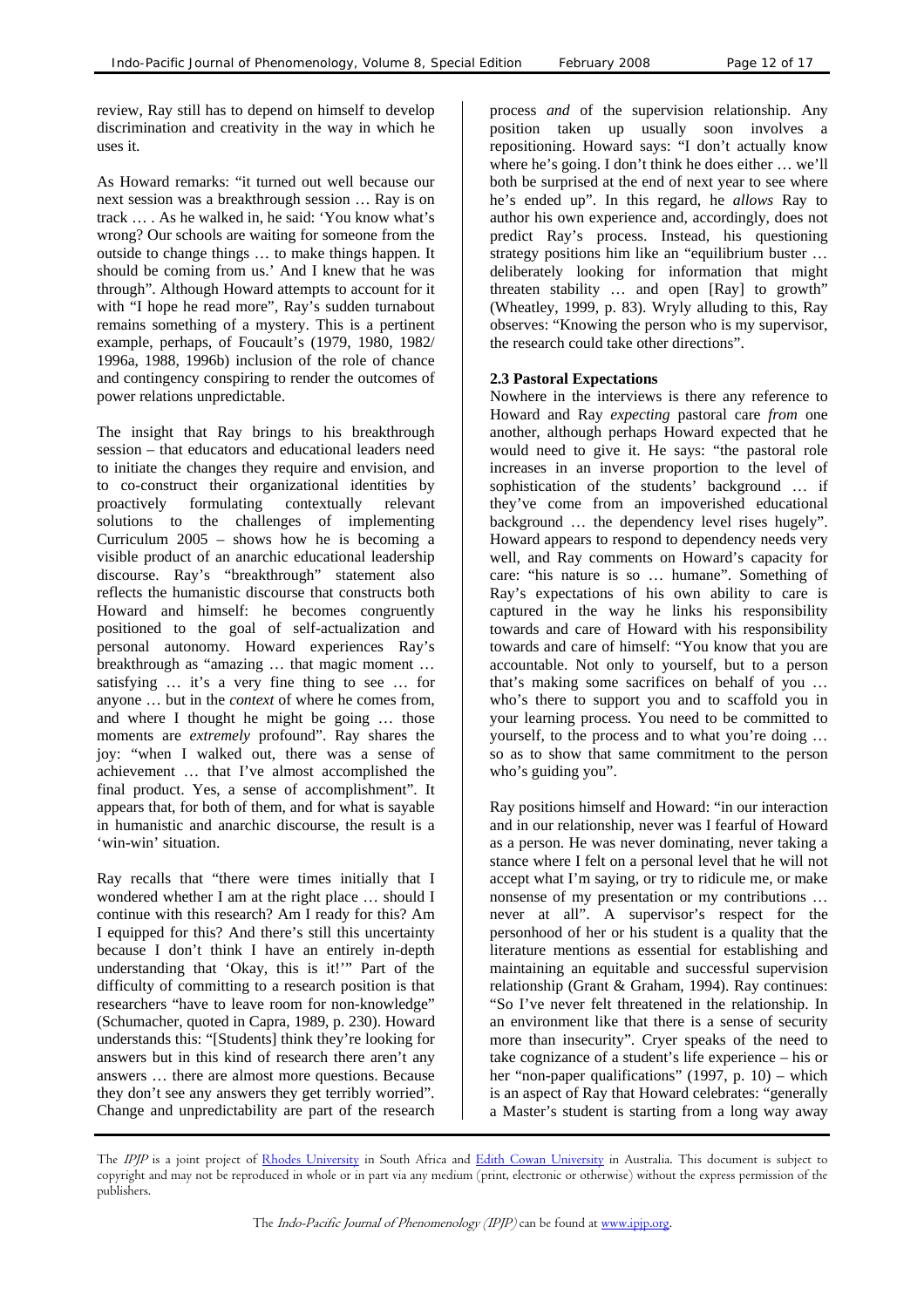as an academic. But at the same time Ray brings so much anyway, as a rich person himself, which may not be what is normally valued as *academic* knowledge … he brings his own experience and his own gut*-*feel and his interest and who he is as a person".

The excerpts from the interview data presented above indicate that Howard's and Ray's respective ways of being and interacting do, as Ray says, "complement each other". In their personal affinity and the way they value one another, there appears to be an unspoken expectation of mutual respect. As with their professional expectations, Ray and Howard's pastoral expectations are closely aligned. Again, there is a strong possibility that both they (as visible subjects of the discourses that produce them) and the thesis (the sayable product of these discourses) will feed back into, strengthen and re*-*produce the humanistic and anarchic leadership discourses. This is the cyclic process of the will*-*to*-*knowledge (Foucault, 1979, 1980a, 1980b, 1982/1996a, 1988, 1996b) in which subjects are targeted by and positioned in discourse so that they are simultaneously produced *by* it and producers *of* it.

## **2.4 Pastoral Care**

According to Foucault, the discourse of pastoral care is "a matter of constant, individualized, and final kindness" (1988, p. 62) which veils, yet serves, institutionalized control. He elaborates:

… the shepherd has a target for his flock. It must either be led to good grazing ground or brought back to the fold … . The theme of keeping watch is important. It brings out two aspects of the shepherd's devotedness. First, he acts, he works, he puts himself out, for those he nourishes and who are asleep. Second, he watches over them. He pays attention to them all and scans each one of them. He's got to know his flock as a whole, and in detail. Not only must he know where good pastures are, the season's laws and the order of things; but he must also know each one's particular needs … [this is] the development of 'pastoral technology' in the management of men … . (Foucault, 1988, pp. 62–67)

Translating this process into an educational context: the teacher becomes the parent, the pastor, the mentor, the guide, the "friendly helper" (Burgess, 1994; Wisker & Brown, 2001) who guides the student towards an improved or authentic self who is fuller and better than he or she would have been without the teacher's influence. Importantly, what is sayable (disclosed to the teacher*-*guide in words) and what is visible (made manifest and visible to the teacherguide, for instance in deeds, attitudes or academic work) have the status of truth or non*-*truth conferred on them, purely through the authority of the teacherguide (Rouse, 1987). In this way, disclosure serves surveillance, which serves assessment, which serves feedback, which serves (overtly or covertly) to direct people along a certain path.

This leads us to explore Howard and Ray's power relationship in terms of Foucault's question: "How [are] the reflexivity of the subject and the discourse of truth linked?" (1988, p. 38). Howard remarked that Ray initially expressed his protest in work beset by the empty "rhetoric of politicians". After being *pushed* from this position, Ray went home and reflected. By the time they had their "breakthrough session", Ray had integrated his own voice – his protest against the persistence of an inequitable education system – with his work and presented this in an academically acceptable way. He also became a visible product and active producer of the humanistic and educational leadership discourses that construct them both. Howard, as supervisor and teacher*-*guide,  $is - by look, word or deed - in a position to confer$ truth on Ray's experience and his work, and can influence both to grow in a certain direction. But is Foucault's notion of pastoral technology as a form of *controlling* people applicable in this relationship? As we interpret the data, Howard's guiding principle appears to be the emancipation of the individual, *even from the teacher*. There is a sense that Howard marshals humanistic*-*anarchic educational discourse to help Ray to free himself and find his own truth, *whatever* that may be, and *wherever* it may lead him. Greene aptly captures the motivation behind this calibre of supervision: "central to the effort may be the struggle for personal responsibility, the kind of responsibility that still provokes others to seek their own freedom, to take responsibility for themselves" (quoted in Vandenberg, 1997, p. 177).

Howard positions Ray in the future: "with people like Ray, there comes a sense of change. He can actually become a different person". But who is this "different person"? Can it be claimed that Ray reaches a more authentic way of being? Ray offers a poetic description of his relationship with Howard, which seems to suggest that he does, and that his experience of Howard's way of supervising bears out Vandenberg's declaration that "education is … the discovery of one's own possibilities of being" (1997, p. 14). Ray reflects: "Howard has crystallized a lot of things for me. He was able to … I don't want to say assist … but rather *clarify* my thinking without influencing it … I see my supervision as a process of

The IPJP is a joint project of Rhodes University in South Africa and Edith Cowan University in Australia. This document is subject to copyright and may not be reproduced in whole or in part via any medium (print, electronic or otherwise) without the express permission of the publishers.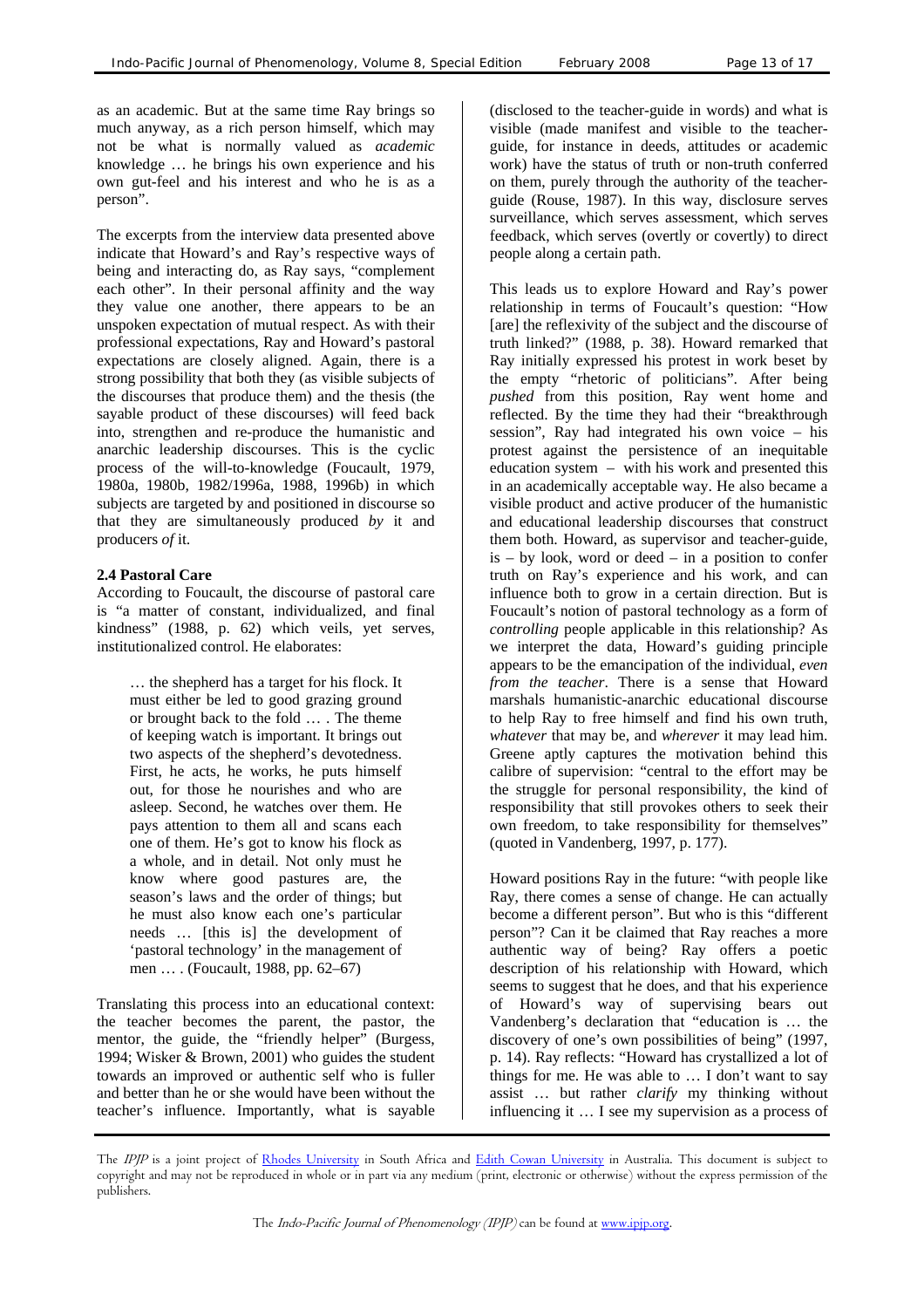crystallization. And you know it doesn't matter how small a crystal is, if you expose it to light, it will reflect that light and shed out different beams, so it can show you new directions".

#### **3. What is Produced**

#### **3.1 What is Produced in Terms of the Thesis-as-Product?**

Howard reports: "Ray has finished his proposal and it's bloody good … excellent … that breakthrough he had was just exactly right. He submitted another draft with very few problems and then the final one came in a couple of days ago, and it's ready. We're sending it through to Higher Degrees". He formulates a new set of expectations, which begins a new cycle in the will*-*to*-*knowledge, which in turn initiates a rebalancing of autonomy and dependency. He confirms: "I expect now not to have too much guidance left. When [Ray] hits his data analysis he'll probably need a workshop. And then my role will be smaller after that, more like a reader … read, comment, read, comment. Maybe a final few comments and then a final hard look".

Ray reformulates his expectations, and this starts a new cycle of the will*-*to*-*knowledge for him. He is still unsure of whether he is on the right track and anticipates that his research may take a different direction. He acknowledges that "challenges are going to be there", but, reflecting on his progress thus far and the security he experiences with Howard, he asserts: "Yes … I will get through".

#### **3.2 What is Produced in Terms of the Person-as-Product?**

Howard achieves his aspiration – to lead students towards professional and personal growth. He experiences Ray's breakthrough insight (the personal and professional alignment between Ray's autonomy and the need for autonomy in school leaders) as "amazing … that magic moment … satisfying … it's a very fine thing to see".

Measurable products such as books and journals enter the public domain, but some things researchers learn remain private. A significant example in terms of person*-*as*-*product is a greater understanding of oneself. Ray shares some of his experience of personal growth: "the whole process is a process of empowerment … I gain from the readings and from the insights that Howard shares with me. There's a lot that I've discovered about myself … and other people. It's almost as if I'm on a daily journey of research".

## **3.3 What is Produced in Terms of the University and Broader Educational Domains?**

Throughout the supervision process, what Howard says is congruent with what he does, and, by translating philosophy into action, he reproduces and strengthens the discourses that construct him. His anarchic leadership style offers an interesting alternative to practices associated with a commercial educational management discourse, particularly in relation to change management.

Ray's struggle to redress an inequitable educational system continues. He strategises by bringing his new knowledge into his power relationships in the broader educational domain, seeking to pull them towards the discourse he favours: "My thinking on educational management has been very much influenced by this process … and not only at the workplace level. I'm serving as an office-bearer in the trade union movement, and on a regular basis we interact with the Department of Education, so I feel that in a sense I'm empowered to engage departmental officials". As an educator, Ray's growing grasp of critical thinking also positions him to train his school-level learners more effectively, potentially impacting on the future cohort of university students.

## **Conclusion**

From this small slice of their supervision relationship, it is possible to see how power relations work between Ray and Howard to re*-*produce and strengthen humanistic and anarchic educational leadership discourses in the university and broader educational domains. This potentially increases resistance to entrenched discourses by empowering people, including Ray and Howard, to challenge existing educational structures and management models and push for change. The case study data illustrate how an anarchic educational leadership discourse addresses the power dynamic head on: it creates an atmosphere agitated by criticism and reflection that is essential to democracy and transformation. Notably, anarchic educational management aims to work *with* and not against change: its ethics of participation and shared responsibility open a space for humanist ideals of the traditional university to converge with commercial demands in the contemporary educational context, as well as with the changes attending South Africa's transformation agenda.

As a supervisor, Howard facilitates the development of Ray's capacity to think critically and to claim his autonomy. These factors are crucial to Ray's empowerment and his emancipation from a disadvantaged educational background. His freshly

The IPJP is a joint project of Rhodes University in South Africa and Edith Cowan University in Australia. This document is subject to copyright and may not be reproduced in whole or in part via any medium (print, electronic or otherwise) without the express permission of the publishers.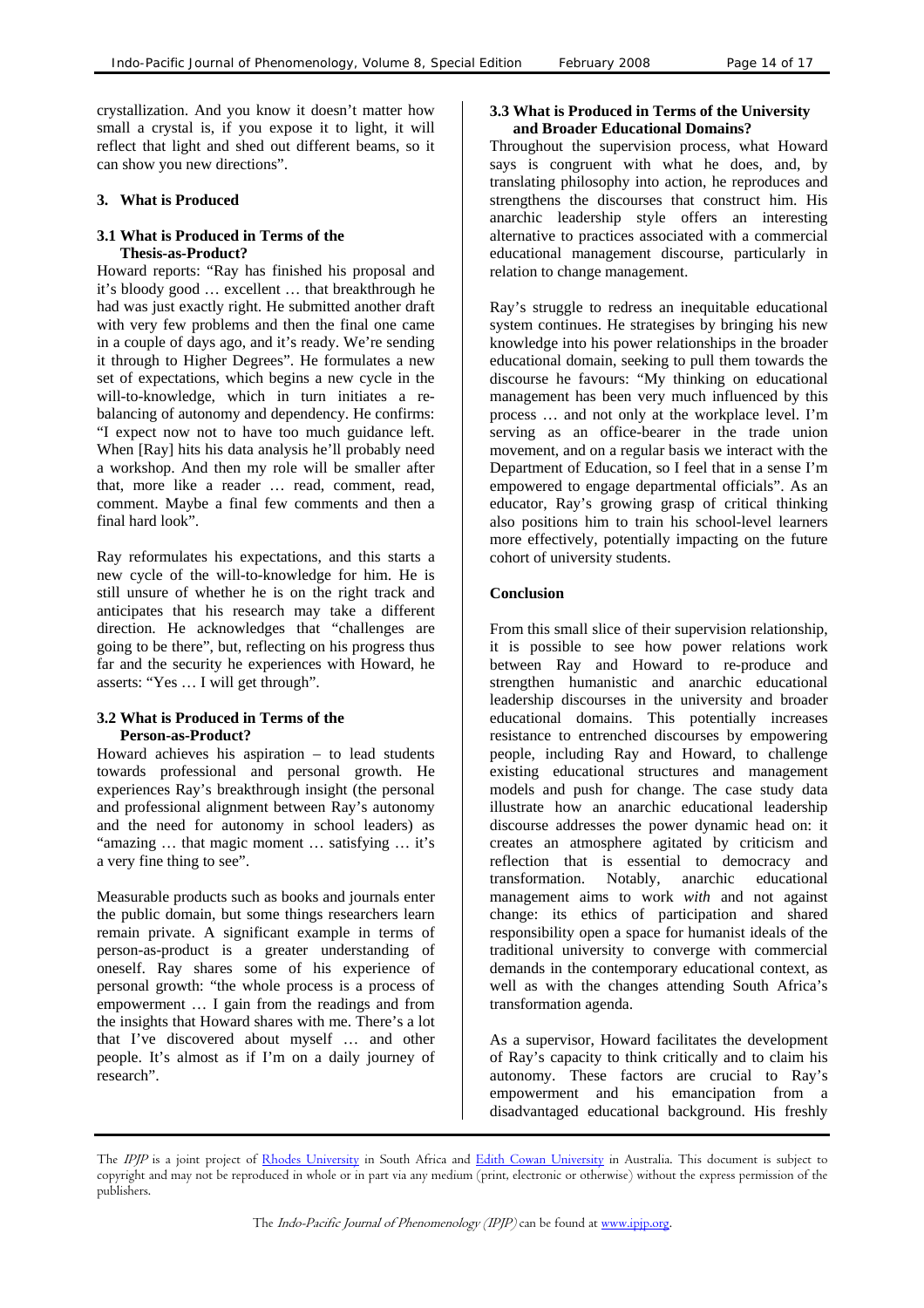awakened critical capacities contribute to his professional and personal transformation as a student, and potentially benefit him as an educator and educational leader. Because of the philosophies of the humanistic and anarchic educational management discourses, in this relationship pastoral and professional care are intricately interwoven. The discourses share many commonalities and converge successfully to target and construct both person*-*asproduct and thesis*-*as*-*product. Along the continuum of resistance (push*-*allow*-*pull) their power relationship inclines towards *allow*. Specific strategies that recur in their relationship are listening, questioning, challenging, reflecting, collaborating, accepting, respecting, accommodating, nurturing autonomy, communicating openly, engaging, and caring. These are congruent with anarchic as well as

humanistic discourse.

The case study shows how shared ontology translates into shared epistemology, and how both contribute to the harmony and success of Ray and Howard's supervision relationship. This dynamic prompts the recommendation that, when supervisors and students begin to work together, and preferably beforehand, they need to reflect on and pay close attention to the values they hold – and thus, by implication, to the discourses in which they are embedded or which they favour. These are likely to shape their professional and personal affinity and, by association, the thesisas-product, the person-as-product, and the influence of both in the university and broader educational domains.

#### **About the Author**

Dr Asta Rau has been working as an independent research consultant since graduating with a PhD from Rhodes University's Department of Education in 2005. She comes to the research field with over 20 years of experience in the business world, and regards the skills and knowledge she learned in business as invaluable in her present career, particularly in terms of project management and social marketing.



Amongst others, Dr Rau works with the Centre for AIDS Development Research and Evaluation (CADRE), the Sol Plaatje Institute of Media Leadership, and a number of management divisions and academic departments at Rhodes University in Grahamstown, South Africa. Her areas of interest and expertise are Higher Education, HIV/AIDS, Media, and Monitoring and Evaluation, and she is fascinated with *power* as it functions in different domains of knowledge.

Dr Rau is currently conducting action research on the curricular response to HIV and AIDS at Rhodes University. This seventeen-month EU funded project is affiliated to the national HEAIDS (Higher Education HIV/AIDS) Programme. She describes this contract as "a delight – a mix of responding to on-the-ground challenges and drinking deeply at the well of theory".

#### **References**

- Bleicher, J. (1982). *The hermeneutic imagination: Outline of a positive critique of scientism and sociology*. London, UK: Routledge & Kegan Paul.
- Bohm, D. (1981). *Wholeness and the implicate order*. London, UK: Routledge & Kegan Paul.
- Boughey, C. (2000). Multiple metaphors in an understanding of academic literacy. *Teachers and Teaching: Theory and Practice, 6*(3), 279–290.
- Brennan, B. A. (1993). *Light emerging: The journey of personal healing*. New York: Bantam.
- Burgess, R. (Ed.). (1994). *Postgraduate education and training in the social sciences: Processes and products*. London, UK: Kingsley.

The IPJP is a joint project of Rhodes University in South Africa and Edith Cowan University in Australia. This document is subject to copyright and may not be reproduced in whole or in part via any medium (print, electronic or otherwise) without the express permission of the publishers.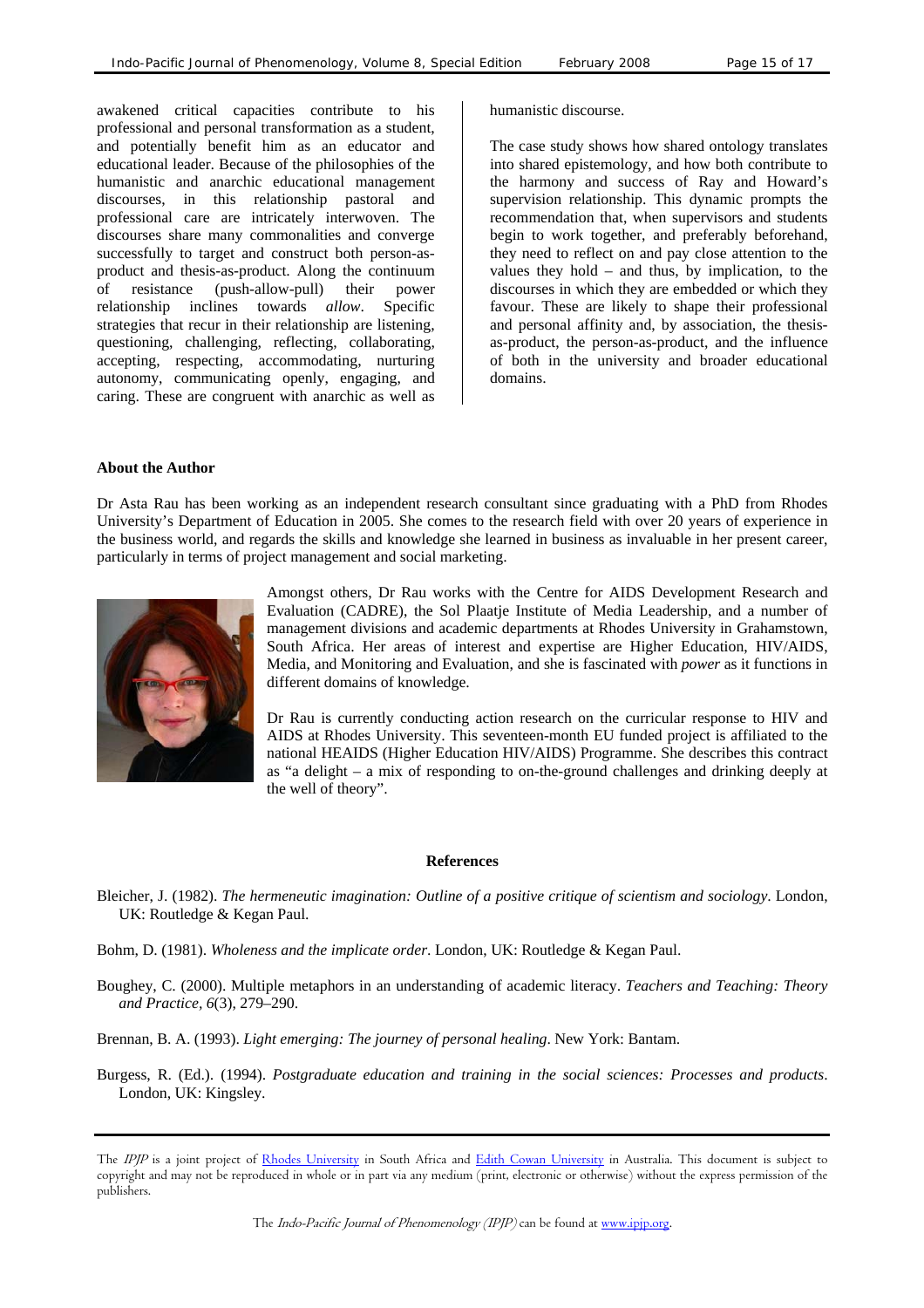Capra, F. (1982). *The tao of physics*. Boston, MA: Shambhala.

- Capra, F. (1989). *Uncommon wisdom*. London, UK: Flamingo.
- Council on Higher Education (CHE). (2003). *Improved teaching and learning resources: Drafts for 2003 workshops (1*–*7)*. Pretoria, South Africa: Council on Higher Education's Quality Committee.

Collins Concise English Dictionary. (1978). London, UK: William Collins & Sons.

- Connole, H. (1998). The research enterprise. In H. Connole, B. Smith, & R. Wiseman (Eds.), *Issues and methods in research: Study guide* (pp. 7–26). Underdale, Australia: University of South Australia.
- Cryer, P. (1996). *The research student's guide to success*. Milton Keynes, Buckingham, UK: Open University Press.
- Cryer, P. (1997). *Handling common dilemmas in supervision*. London, UK: Society for Research into Higher Education.
- Foucault, M. (1979). *Power, truth, strategy* (V. Morris & P. Patton, Eds.). Sydney, Australia: Feral Publications.
- Foucault, M. (1980a). *The history of sexuality* (Vol. 1) (R. Hurley, Trans.). New York: Vintage.
- Foucault, M. (1980b). *Power/knowledge: Selected interviews and other writings 1972*–*1977* (C. Gordon, Ed.). Brighton, UK: The Harvester Press.
- Foucault, M. (1988). *Politics, philosophy, culture: Interviews and other writings 1977*–*1984* (L. D. Kritzman, Ed.). New York: Routledge.
- Foucault, M. (1996a). The subject and power. In J. Scott (Ed.), *Power: Critical concepts* (pp. 218–233). London & New York: Routledge. (Original work published 1982)
- Foucault, M. (1996b). *Foucault live: Collected interviews, 1961–1984* (S. Lotringer, Ed.). New York: Semiotext.
- Geisler, C. (1994). *Academic literacy and the nature of expertise: Reading, writing, and knowing in academic philosophy*. Hillsdale, NJ: Lawrence Erlbaum Associates.

Goldenberg, H., & Goldenberg, I. (1991). *Family therapy: An overview* (3rd ed.). Pacific Grove, CA: Brooks Cole.

- Grant, B., & Graham, A. (1994). Guidelines for discussion: A tool for managing postgraduate supervision. In O. Zuber*-*Skerritt & Y. Ryan (Eds.), *Quality in postgraduate education* (pp. 165–177). London, UK: Kogan Page.
- Greenfield, T., & Ribbins, P. (Eds.). (1993). *Greenfield on educational administration: Towards a humane science*. New York: Routledge.
- Grice, S., & Humphries, M. (1997). Critical management studies in postmodernity: Oxymorons in outer space? *Journal for Organizational Change Management*, *10*(5), 412–424.
- Kendall, G., & Wickham, G. (1999). *Using Foucault's methods*. London, UK: Sage.
- Kvale, S. (1996). *Interviews: An introduction to qualitative research interviewing*. Thousand Oaks, CA: Sage.
- Marginson, S. (Ed.). (2001). Introduction. In *Globalization and higher education: Views from the South.* Papers from the Conference of the Society for Research into Higher Education in Cape Town, South Africa, March 2001 [Special Issue]. *SRHE International News*, *46*, 1–3. Retrieved April, 2002, from http://www.srhe.ac.uk

Morris, T. (1972). *Anti-man culture: Bureautechnocracy and the schools*. Chicago: University of Illinois Press.

Nias, J. (Ed.). (1993). *The human nature of learning: Selections from the work of M. L. J. Abercrombie*. Milton

The IPJP is a joint project of Rhodes University in South Africa and Edith Cowan University in Australia. This document is subject to copyright and may not be reproduced in whole or in part via any medium (print, electronic or otherwise) without the express permission of the publishers.